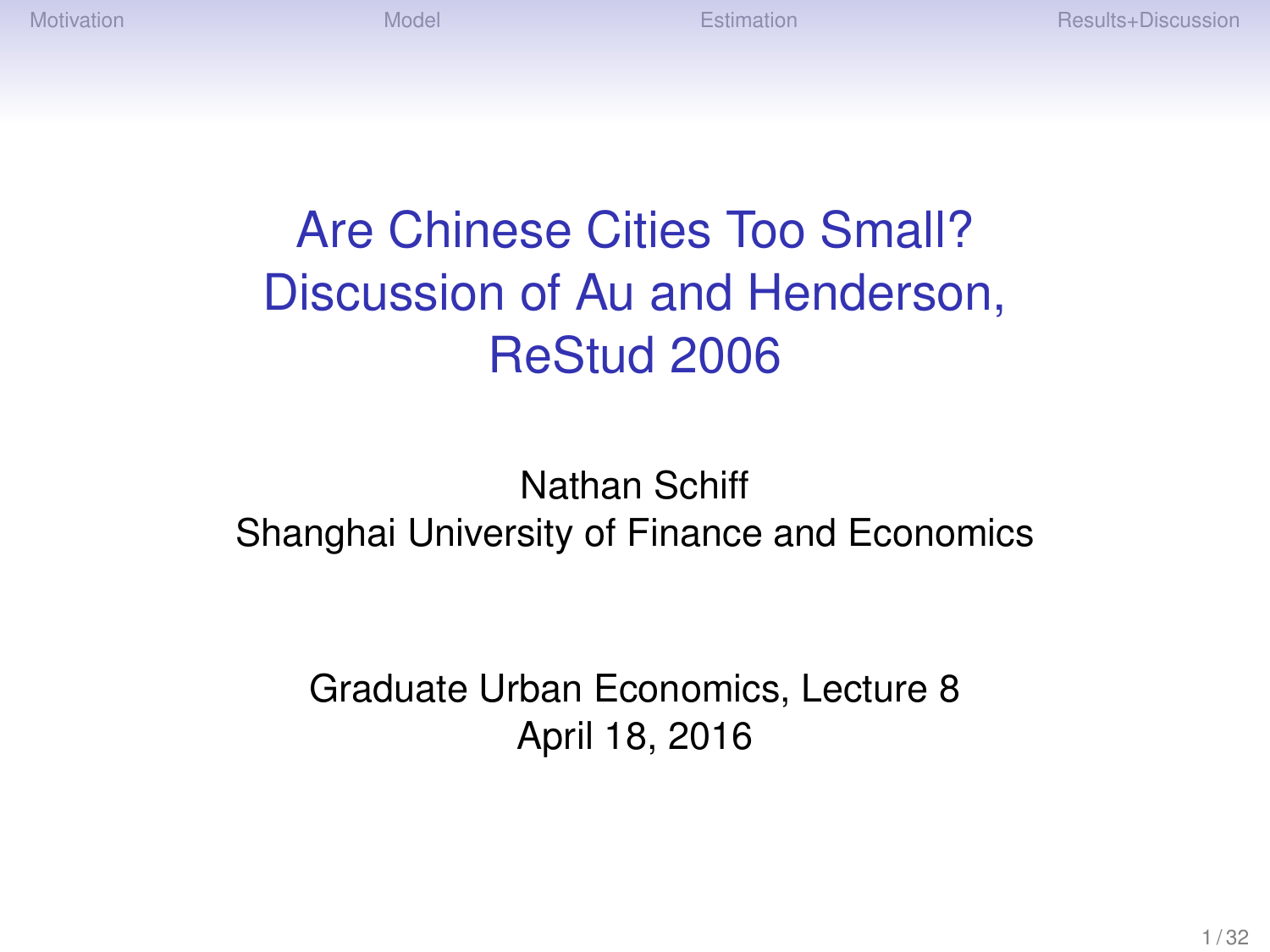## Administration 1: Short Presentations Next Class

Presentations for next class (equal sized groups)

1) Lu, Jiangyong and Tao, Zhigang, "Trends and determinants of China's industrial agglomeration," *Journal of Urban Economics*, 2009

2) Long, Cheryl and Zhang, Xiabo, "Cluster-based industrialization in China: Financing and performance," *Journal of International Economics*, 2011

Focus on 1) method 2) identification strategy 3) results 4) flaws or weaknesses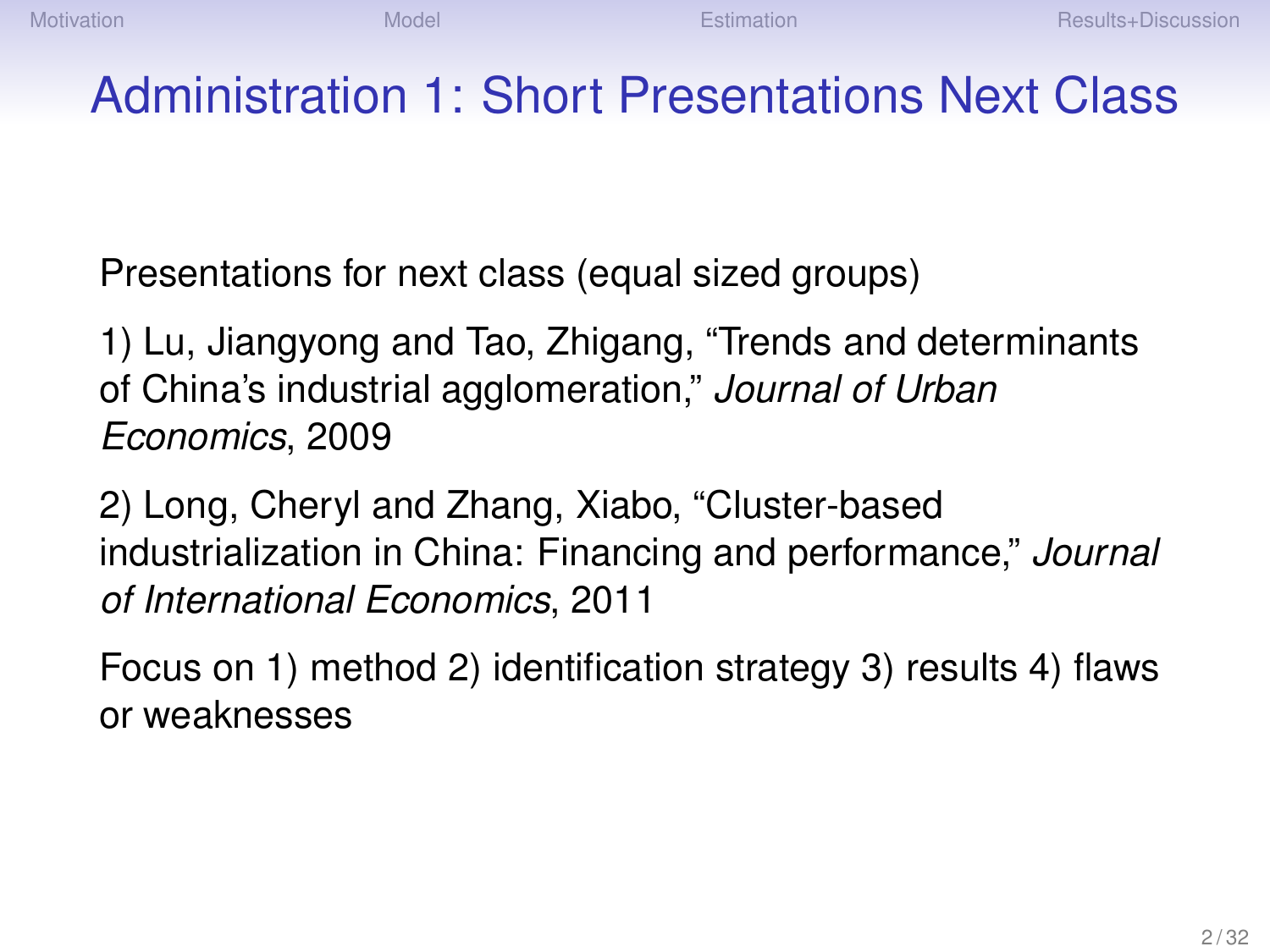## Administration 2: Midterm

Midterm

- 1. Take-home exam, mostly on theory models
- 2. Tentatively hand out on 5/9, due 5/16
- 3. Cover all models and papers through 5/2, "Glaeser and Gottlieb"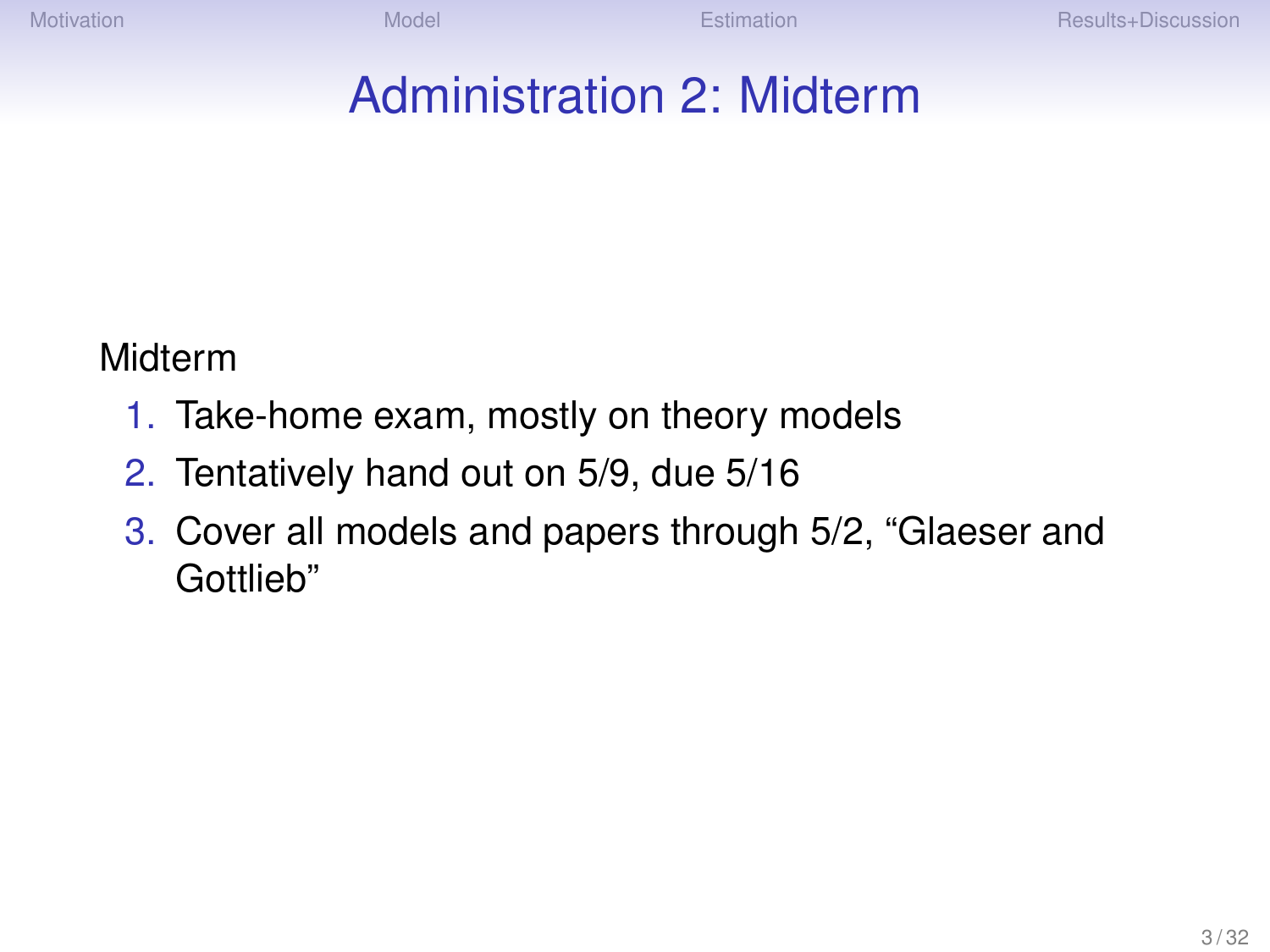#### Administration 3: Paper Proposal

Research proposal presentations due last day, June 6th

However, I have to be away; will reschedule later in week or following week

Submit outline for research idea by 5/23; best to submit earlier

I will give you written feedback on idea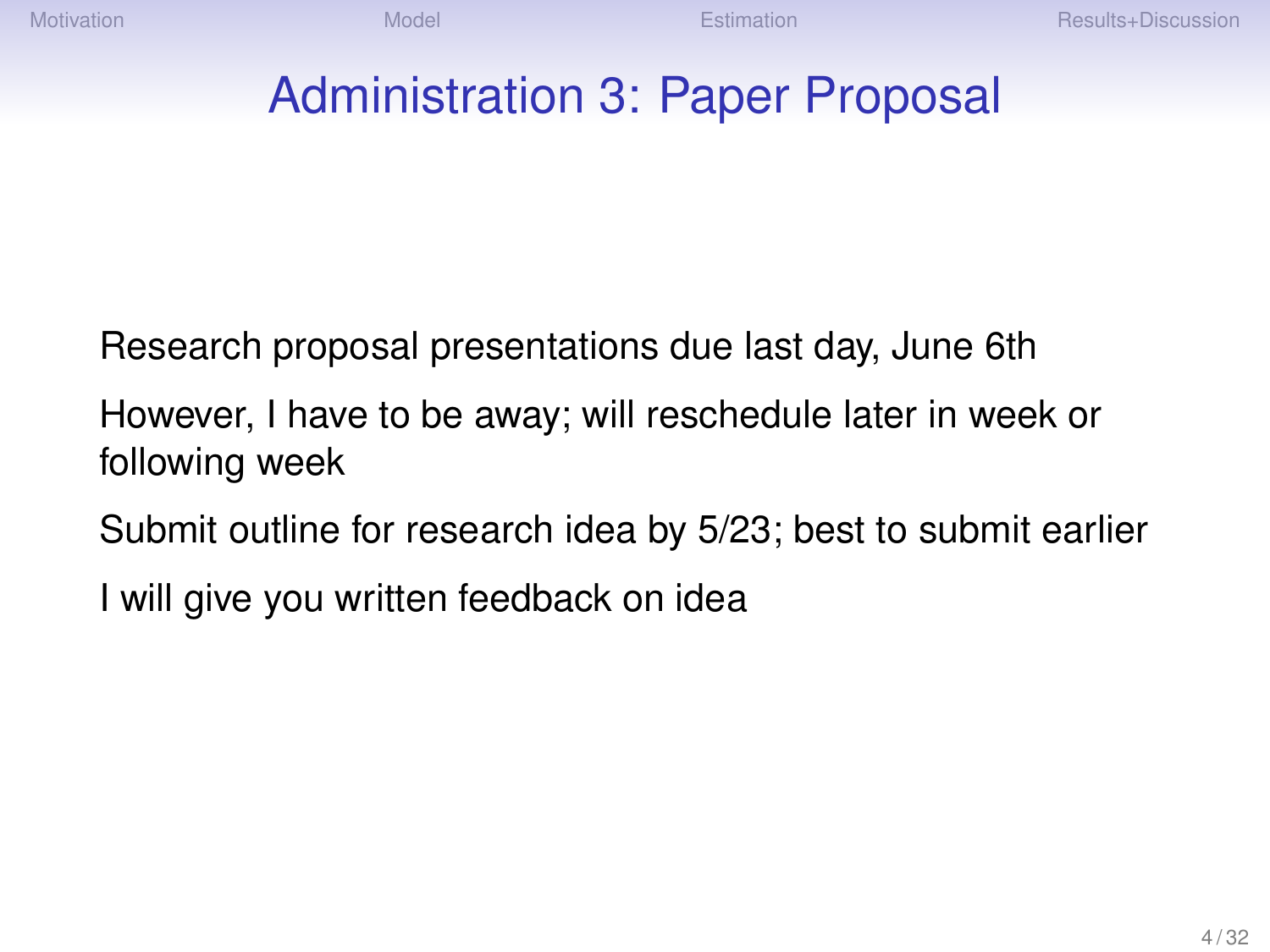#### "Bleak times in bra town", *Economist* April 16th

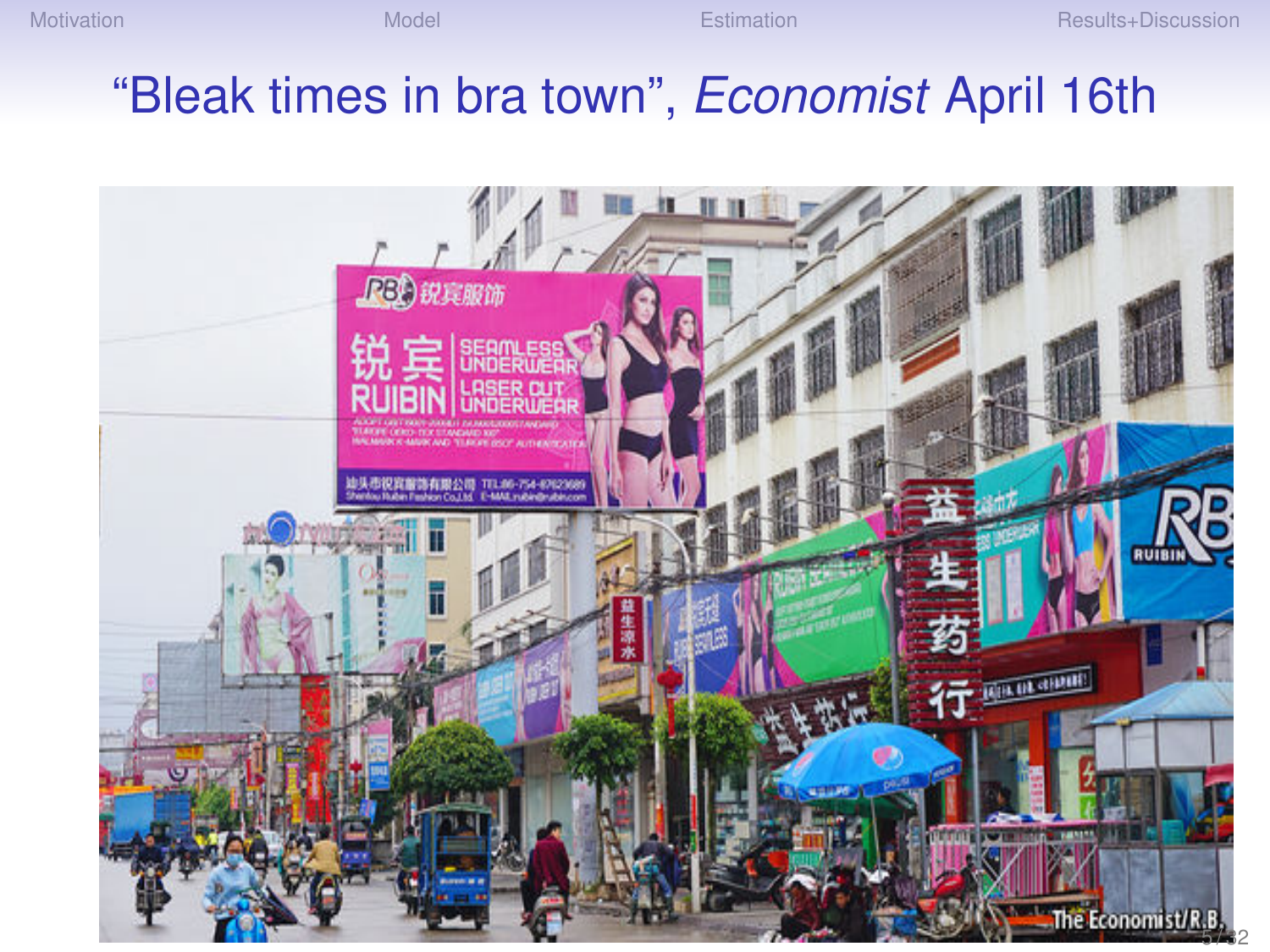#### Industrial clusters in Guangdong



Economist.com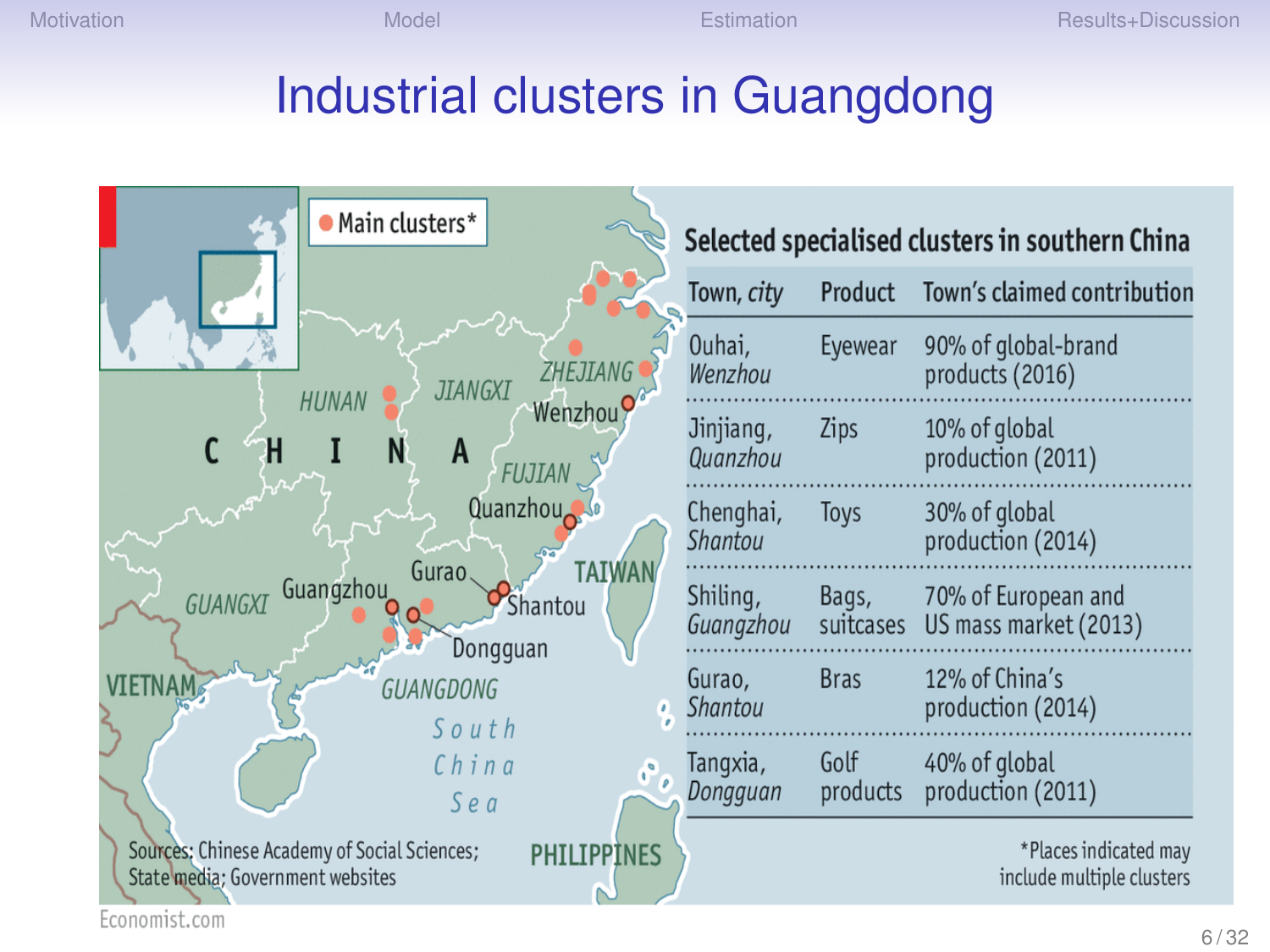#### <span id="page-6-0"></span>Review: Equilibrium in Self-Organizing Cities

$$
c_i = P^j \left( \beta^j * N_i^{\sigma^j} - \frac{\tau}{\gamma} N_i^{\gamma} \right) \tag{5.42}
$$

If  $\sigma^j < \tau$  utility (consumption) is concave in population This yields the inverse U graph of utility against population

There will be an optimal city size but the stable size has too many people

$$
N^* = \left(\beta^j \frac{\sigma^j}{\tau}\right)^{\frac{1}{\gamma - \sigma^j}}
$$

In equilibrium all cities must offer same utility but cities with different specialities can have different populations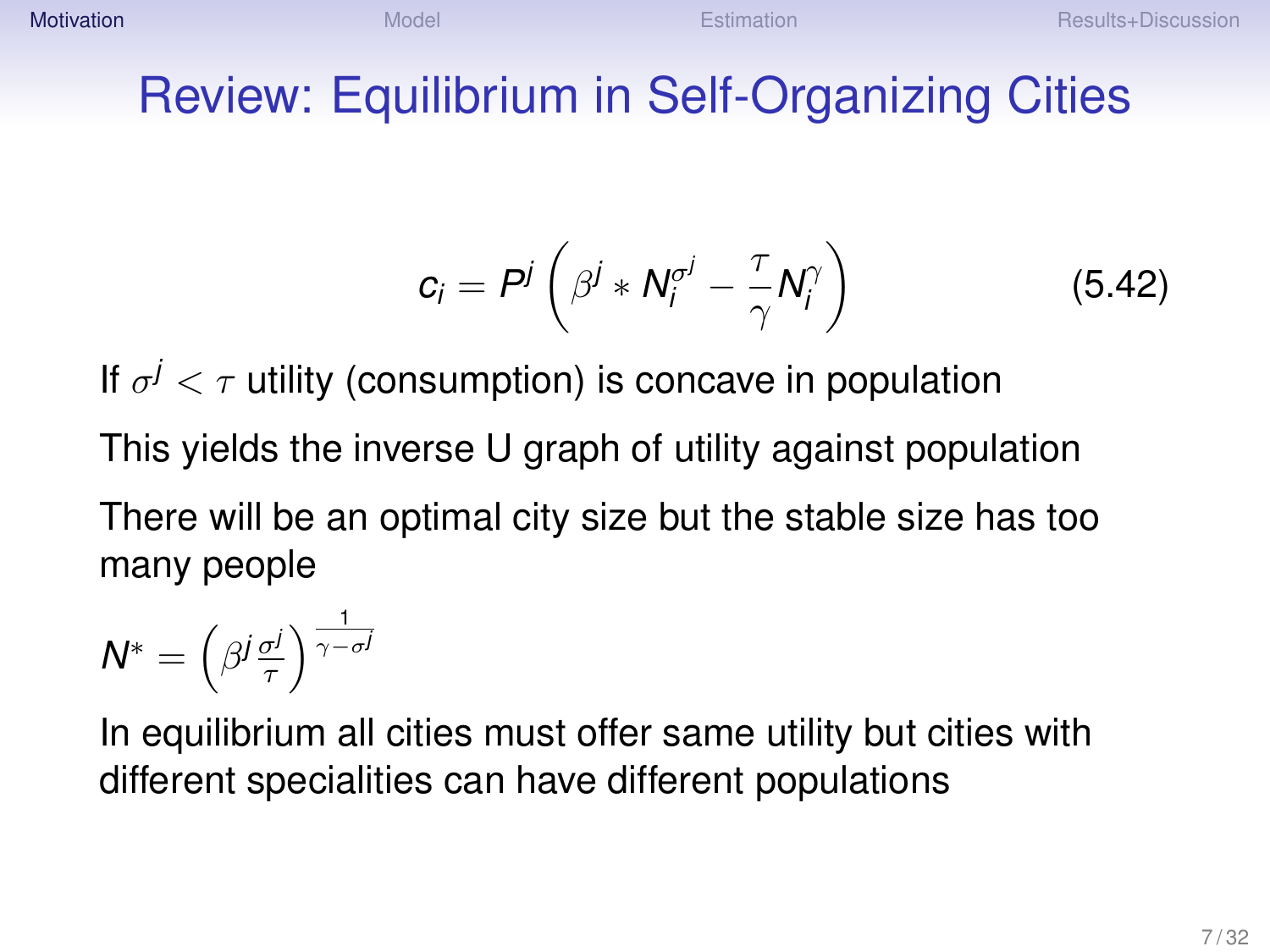**[Motivation](#page-6-0) Results+Discussion [Model](#page-10-0) Motivation [Results+Discussion](#page-23-0)** Results+Discussion

#### Self-organized City Has Too Many People The Growth of Cities 809



*v*(*N <sup>j</sup>*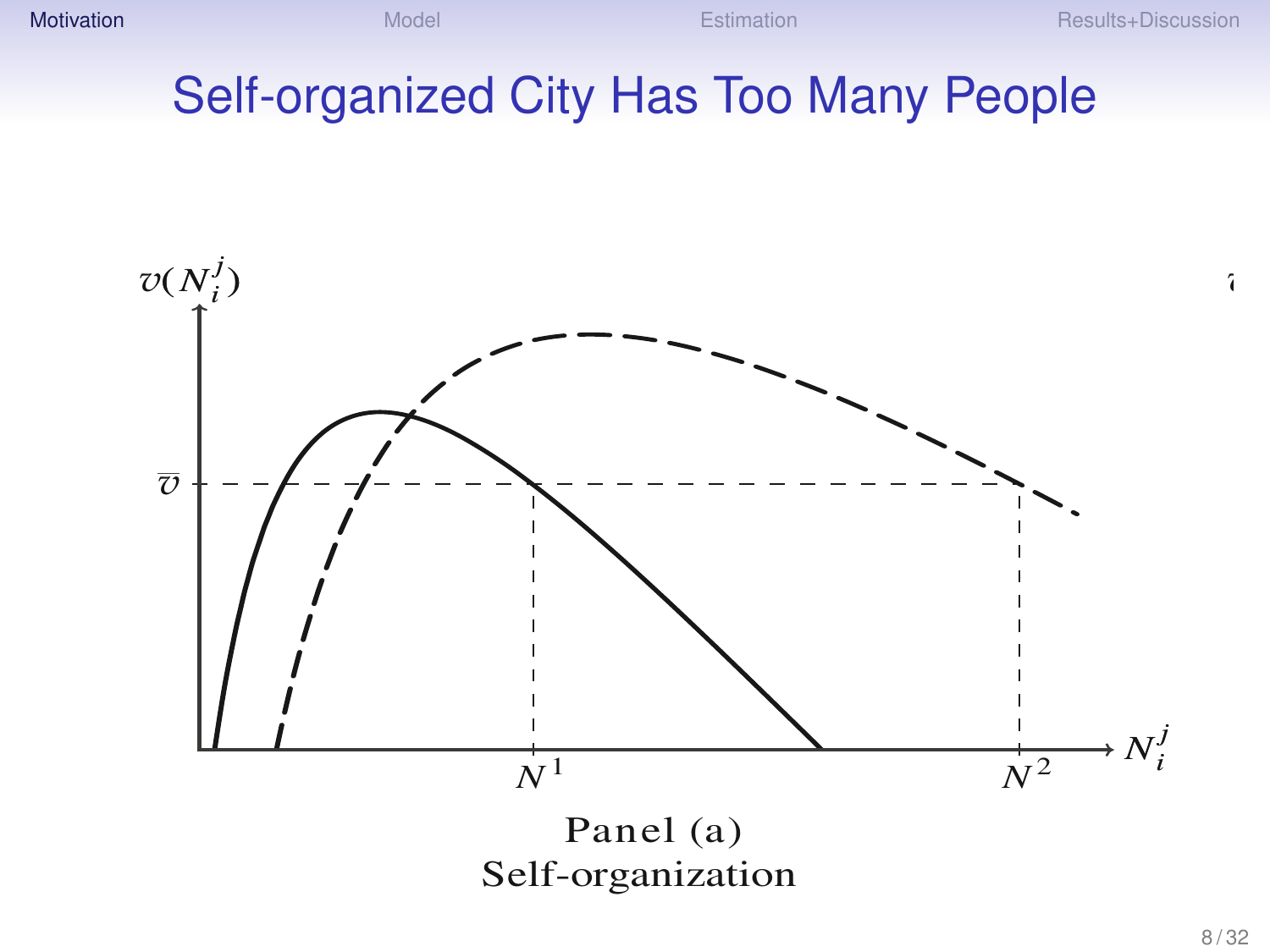**[Motivation](#page-6-0) Results+Discussion [Model](#page-10-0) Motivation [Results+Discussion](#page-23-0)** Results+Discussion

# Optimal Size (see ReStud footnote 5)

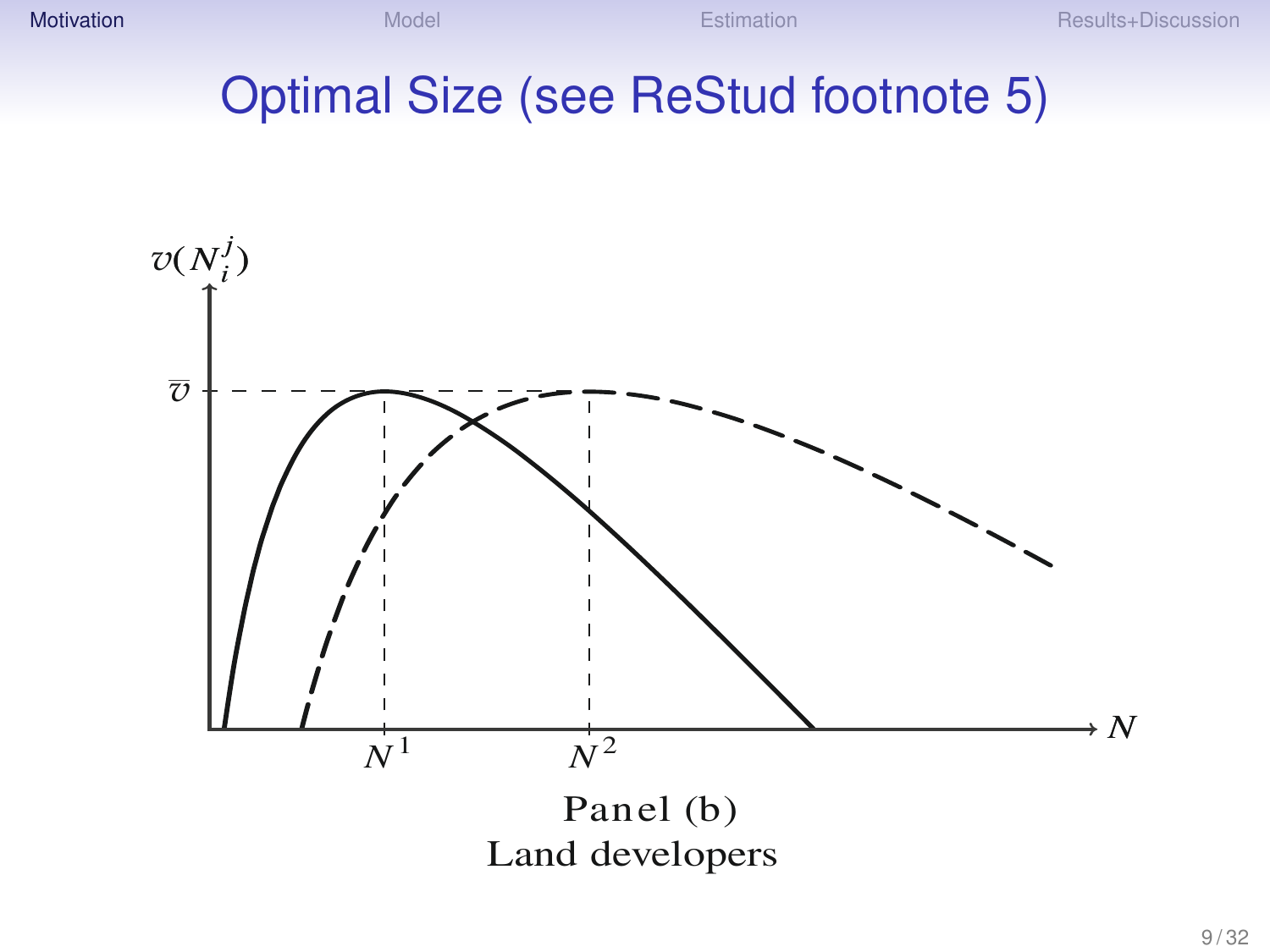### Using this model

How can we use this model to calculate whether Chinese cities are too small/big?

What data do we need?

What do we estimate?

What are the challenges?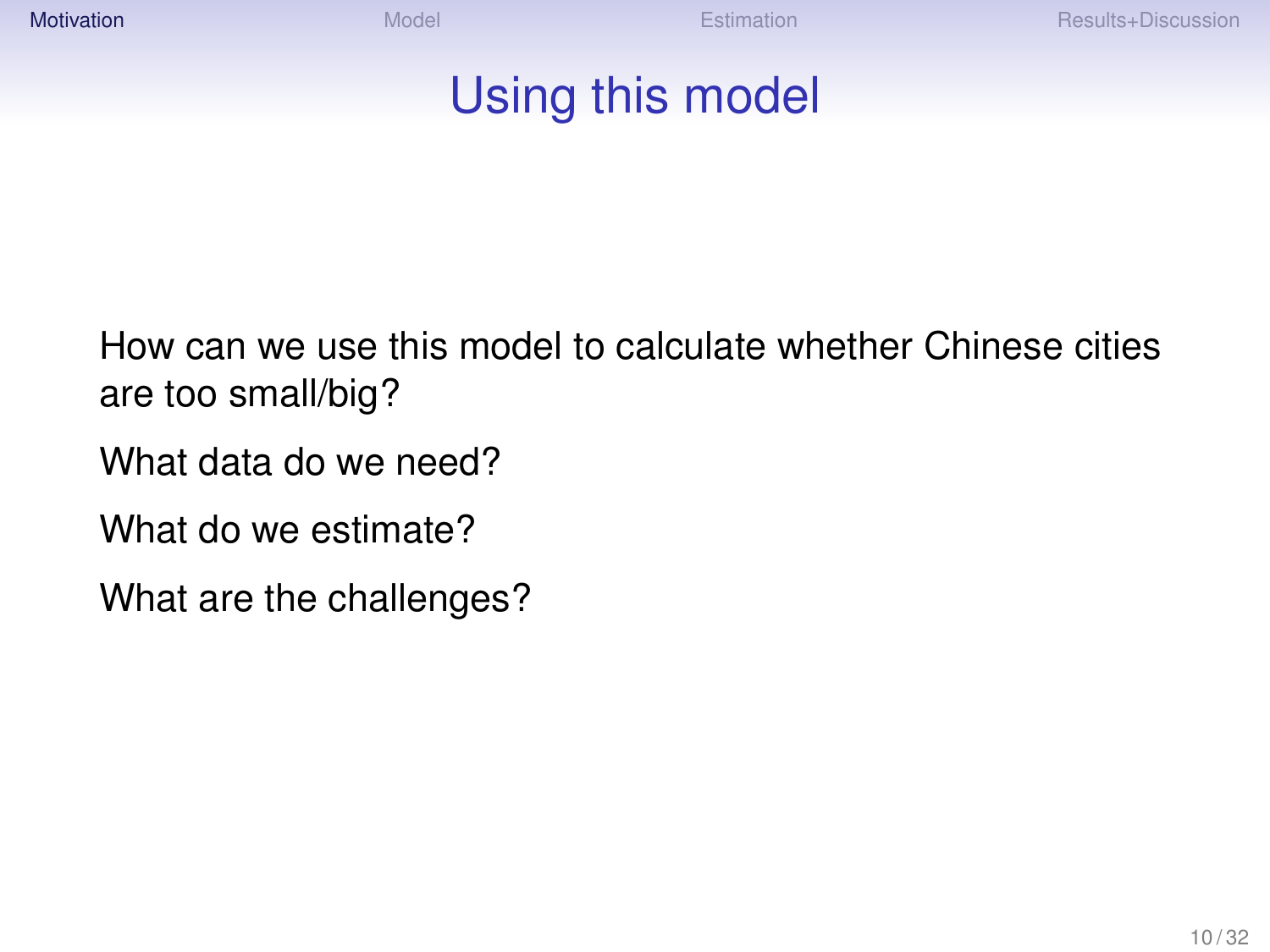<span id="page-10-0"></span>[Motivation](#page-6-0) Results+Discussion [Model](#page-10-0) Motivation [Results+Discussion](#page-23-0)

#### Production

Uses Cobb-Douglas production function with imbedded CES:

$$
\tilde{y} = y - c_y = A(\cdot)k_y^{\alpha}l_y^{\beta}\left(\int_{s_x}x(i)^{\rho}di\right)^{\gamma/\rho} - c_y \qquad (1)
$$

 $\alpha + \beta + \gamma = 1$ , and  $0 < \rho < 1$ 

Term *c<sup>y</sup>* represents fixed cost of entry in terms of output–what is point of this?

Intermediate suppliers have usual IRS production function:

$$
I_x = f_x + c_x X \tag{3}
$$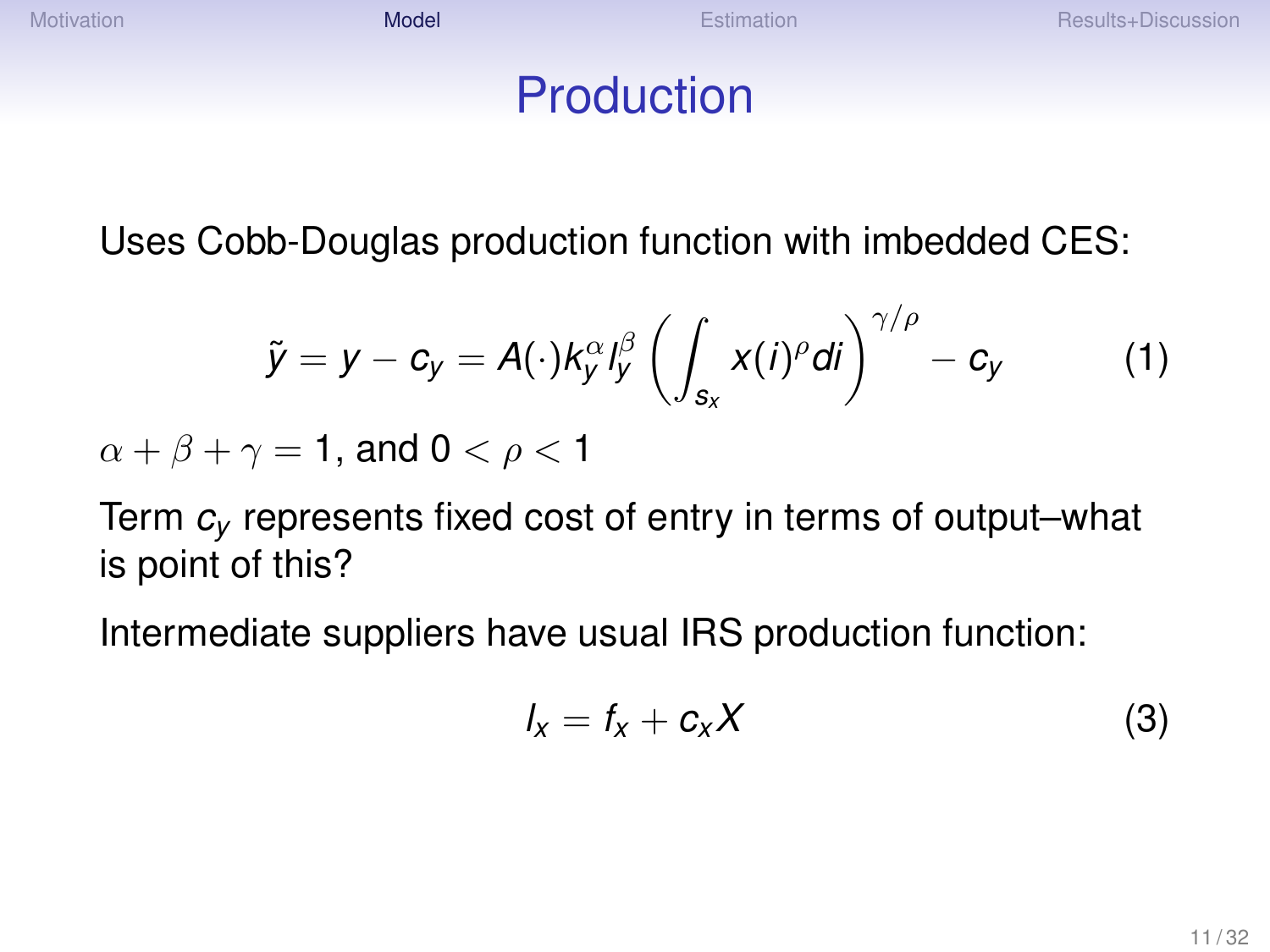# Agglomeration Economies: Three Sources

First, as city *effective* labor size *L* increases, TFP (productivity) increases

$$
A(\cdot) = A L^{\epsilon} \tag{2}
$$

Microfoundations include spillovers, search, matching economies

Second, sharing economies through CES production (number varieties *s<sup>x</sup>* increases with city size)

Can see IRS effect by rewriting production function with symmetric intermediates:  $\mathsf{y} = \mathsf{A}(\cdot)k_{\mathsf{y}}^{\alpha} l_{\mathsf{y}}^{\beta}(\mathsf{x} \mathsf{s}_{\mathsf{x}})^{\gamma} \mathsf{s}_{\mathsf{x}}^{\gamma(1-\rho)/\rho}$ 

Third, home-market effect: larger home markets will minimize trade costs (iceberg)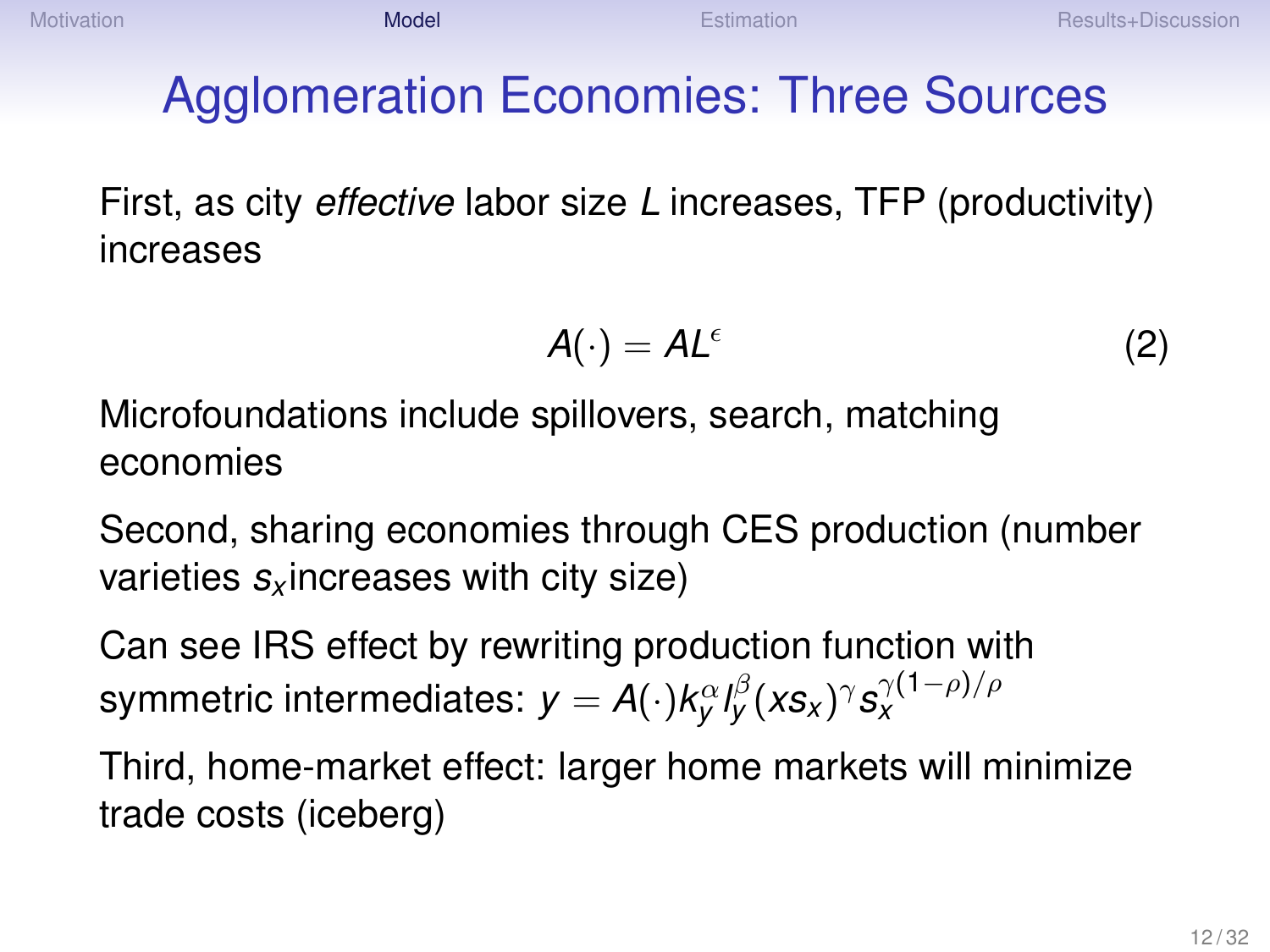#### Aggregate Demand for Final Good

Consumer utility:

$$
U = \left(\int y(i)^{(\sigma_y - 1)/\sigma_y} di\right)^{\sigma_y/(\sigma_y - 1)}
$$
(4)

From above we can derive aggregate demand (how?) as:

$$
p_{y,j} = MP_j^{1/\sigma_j} (y - c_y)^{-1/\sigma_j}
$$
 (5)

$$
MP_j = \sum_{\nu} \frac{E_{\nu} I_{\nu}}{\tau_{j\nu}^{\sigma_{\nu}-1}}, \text{ where } I = \left[\sum_{u} s_{y,u} (p_{y,u} \tau_{\nu u})^{1-\sigma_y}\right]^{-1} \quad (6)
$$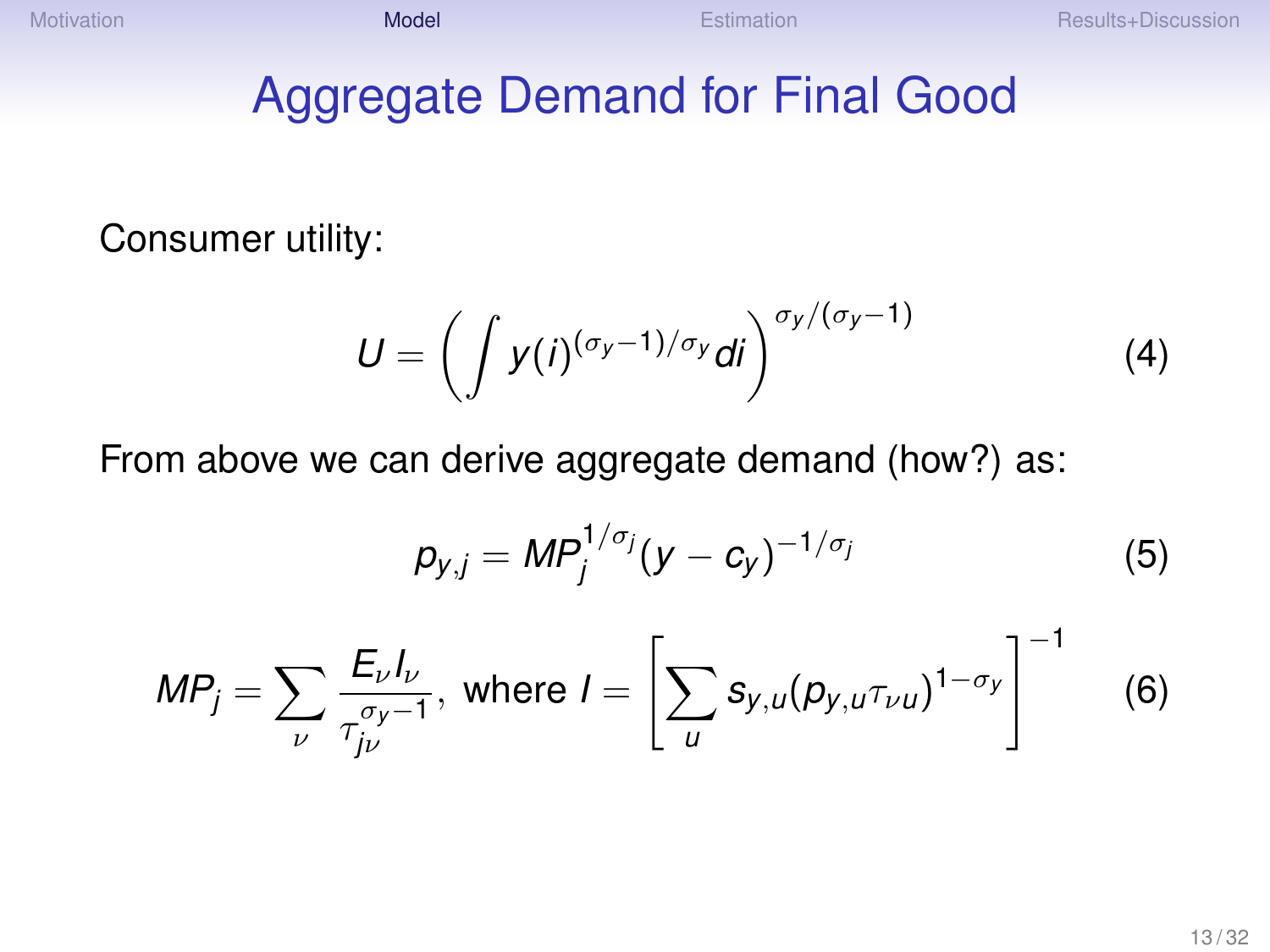[Motivation](#page-6-0) Results+Discussion [Model](#page-10-0) Motivation [Results+Discussion](#page-23-0)

#### Market Potential

$$
MP_j = \sum_{\nu} \frac{E_{\nu} I_{\nu}}{\tau_{j\nu}^{\sigma_{\nu}-1}}, \text{ where } I = \left[\sum_{u} s_{y,u} (p_{y,u} \tau_{\nu u})^{1-\sigma_{\nu}}\right]^{-1}
$$
(6)

In above equation authors incorporate demand from all locations with positive trade costs

Last class we talked about role of demand in System of Cities framework without explicitly defining

The *I<sub>v</sub>* term is a price index, takes into account trade costs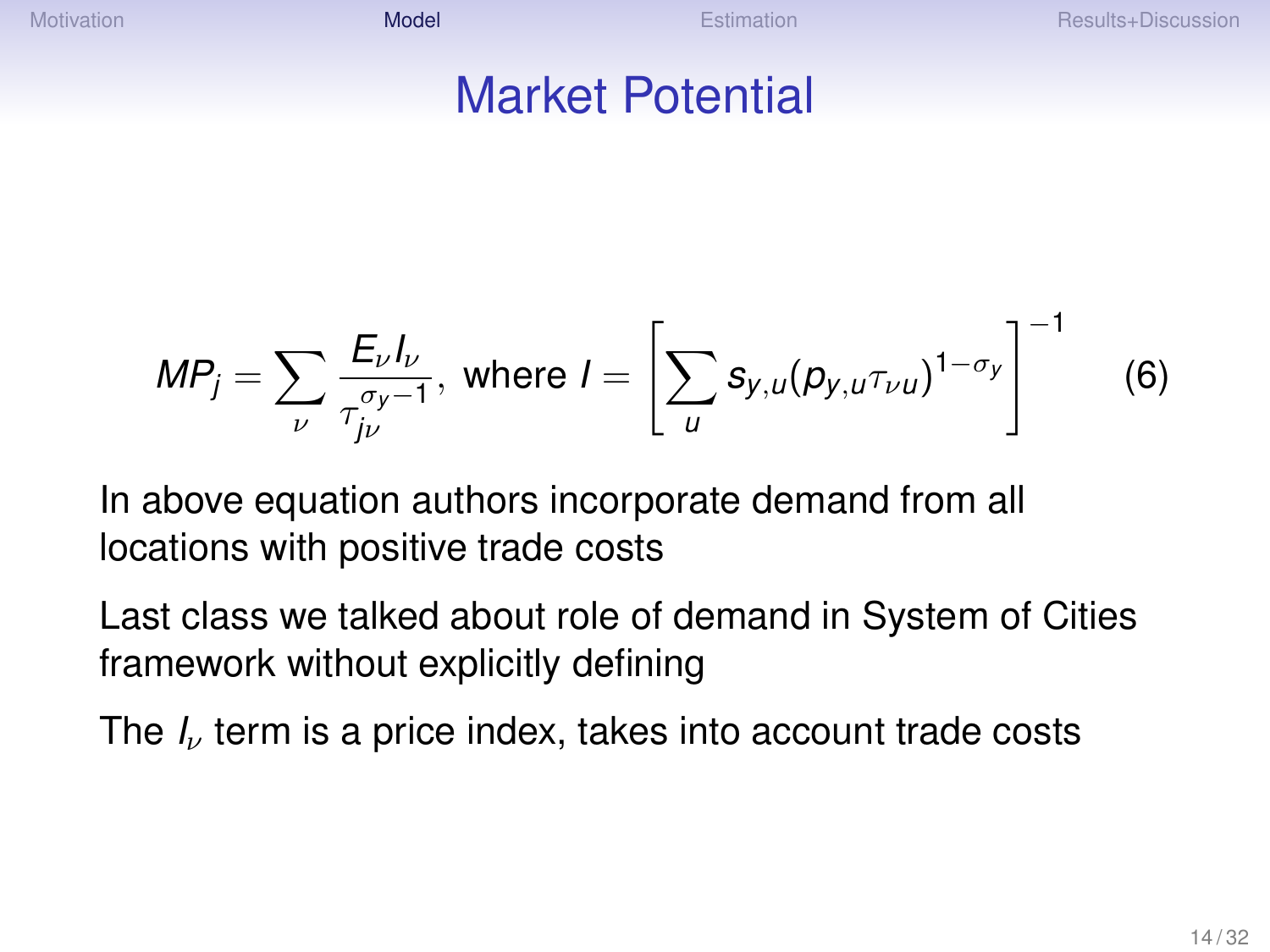# Urban Costs: Commuting

Assume commuting costs measured in time; time cost at location *b* is *tb*

Then if lot size is fixed at  $h = 1$ , city is circular, and population is  $N$  the radius (fringe) of city is  $\pi^{-1/2} N^{1/2}$ 

Can define effective labor as population's total time minus time spent commuting:

$$
L = N - (2/3\pi^{-1/2}t)N^{3/2}
$$
 (7)

Also try specifications allowing for congestion: commuting costs increase with city size  $L = N - (2/3\pi^{-1/2}t)N^z,$  where  $z>3/2$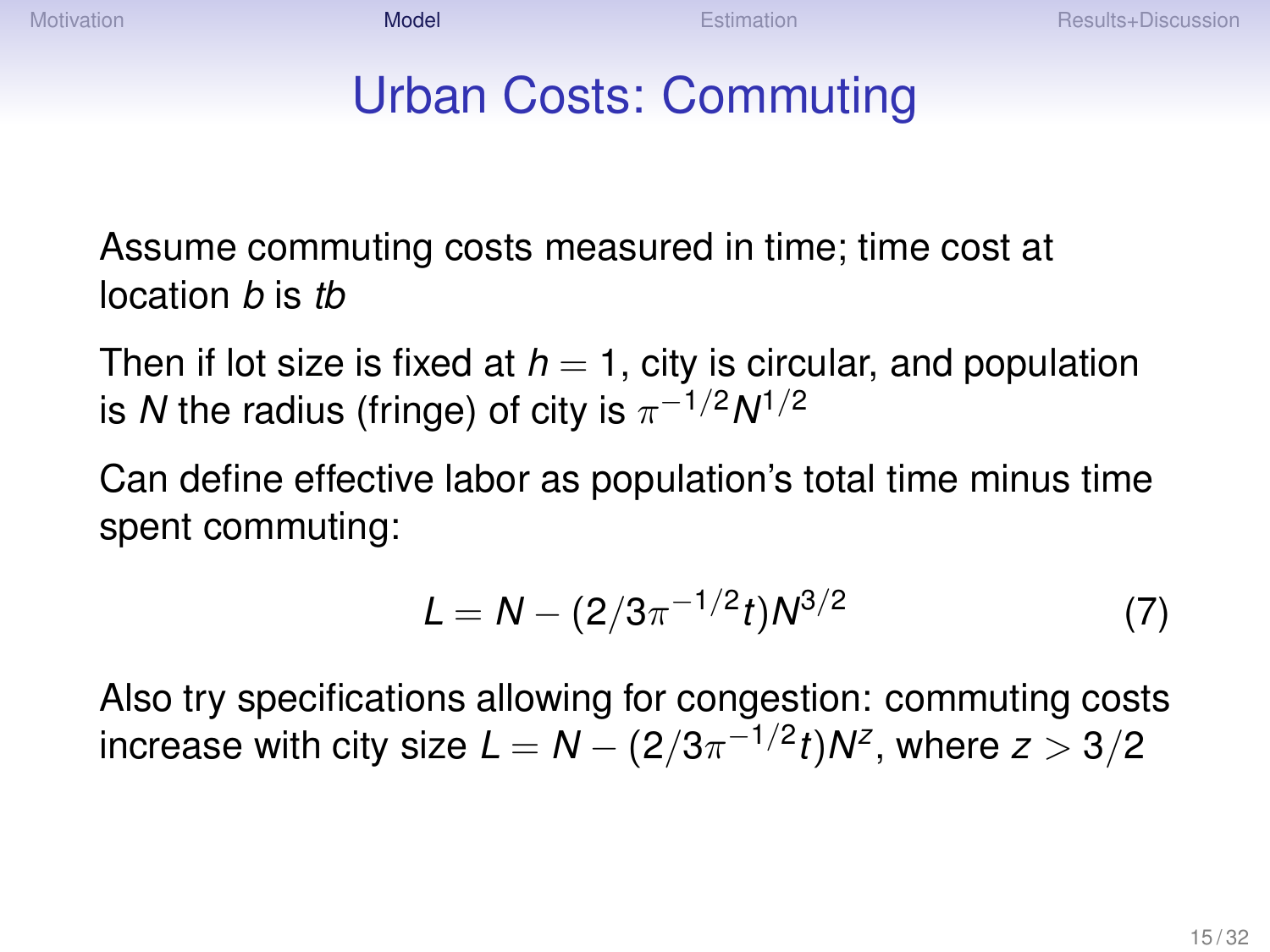#### Net Output per Worker

Given setup can solve for net output per worker as function of:

Parameters σ*<sup>y</sup>* (consumer subst. elasticity), α (capital share), β (labor share),  $\epsilon$  (labor agglomeration),  $\gamma$  (intermediate share),  $\rho$ (producer subst. elasticity), and *A* (TFP)

Costs: *f<sup>x</sup>* (intermediate fixed cost), *c<sup>x</sup>* (variable cost), *r* (cost of capital), *t* (time commuting cost) as part of  $a_0$ ,  $\tau$  (trade cost),  $c_v$ (final good fixed cost)

Maximizing this gives optimal city size  $N^*$ ; note that  $\sigma$  is not part of equation 9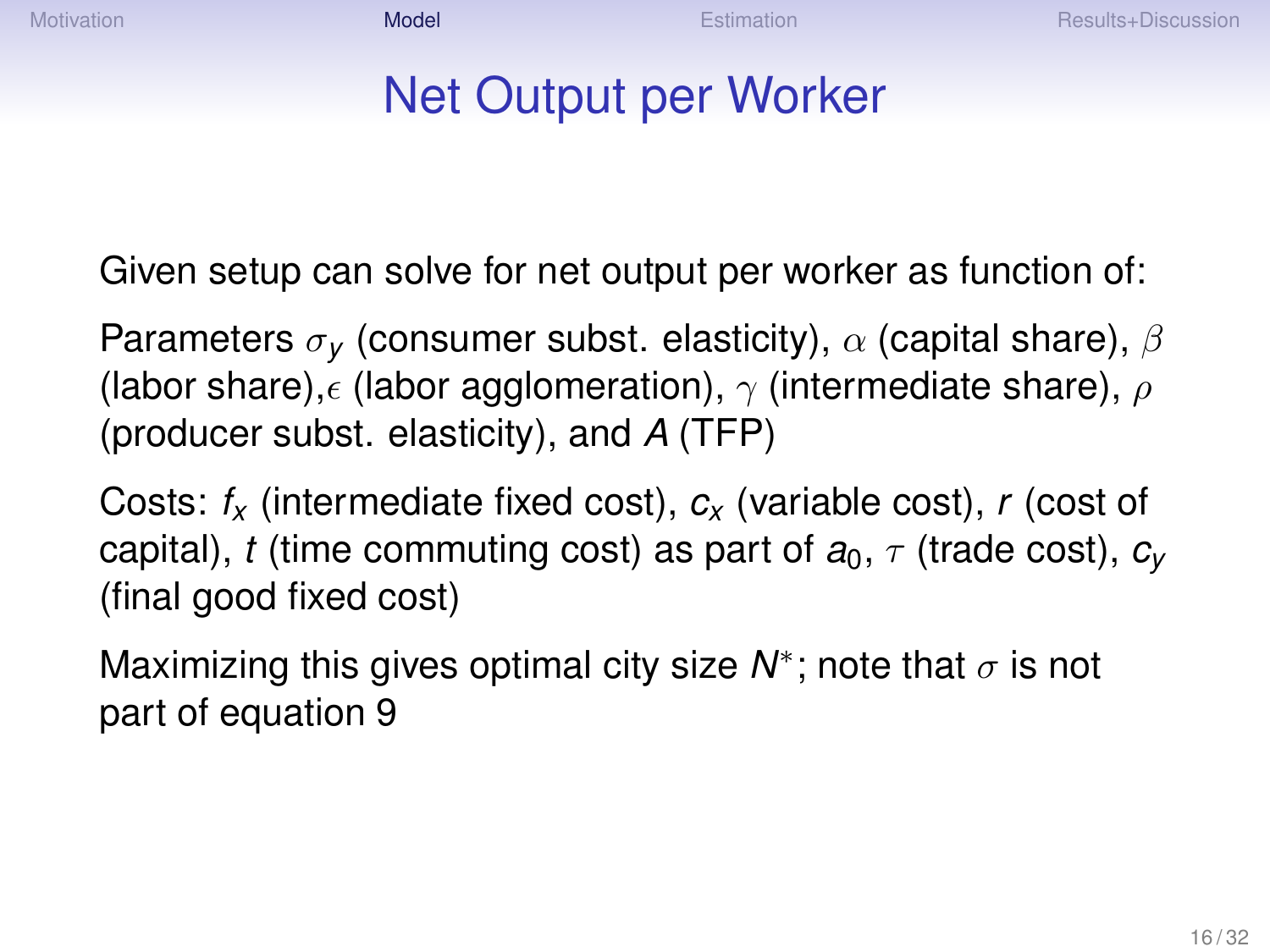#### Total Value Added

Authors note that they can't estimate net output per worker because they don't have capital rents *r*

Instead they measure "total value-added",  $\tilde{p} \tilde{y} s_{\nu}$ :

$$
VA = Q_3 M P^{1/\sigma_y} AK^{\alpha}(N - \alpha_0 N^{3/2})^{\epsilon + \beta + \gamma/\rho}
$$
 (10)

Holding constant the capital stock per worker, *K*/*N*, eq 10) is maximized at *N* ∗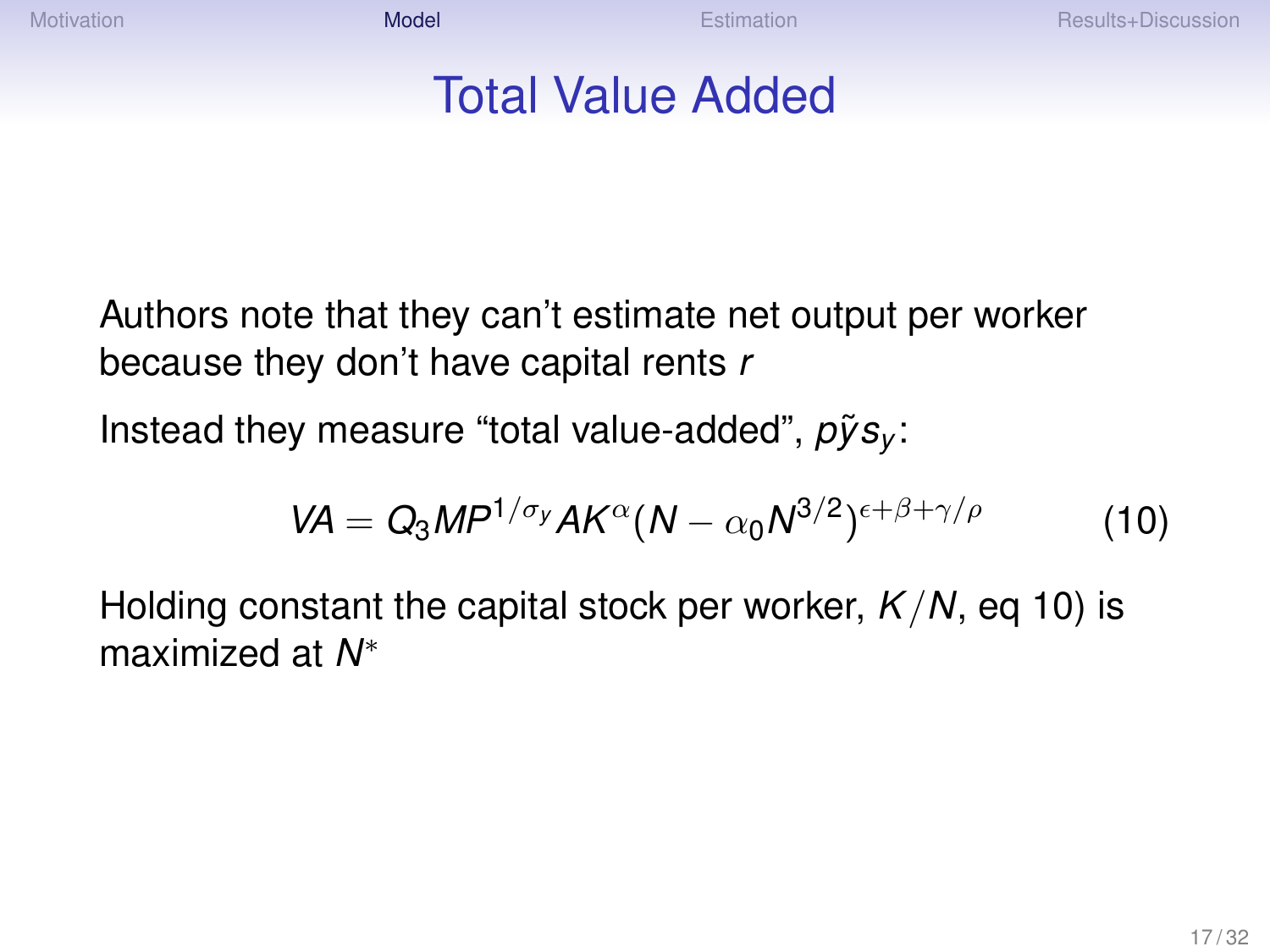[Motivation](#page-6-0) Results+Discussion [Model](#page-10-0) Motivation [Results+Discussion](#page-23-0)

### Manufacturing to Service Ratio

Value added in *y* sector:  $p_v(y - c_v)s_v$ 

Value added in *x* sector: *p<sup>x</sup> sxX*

Can show that ratio of these is:

$$
MS = \frac{p_y(y - c_y)s_y}{p_x s_x X} = \frac{1 - \gamma}{\gamma}
$$
 (A3)

Will use this to estimate intermediates share  $\gamma_q$  in different sectors

Note that they assume elasticity is constant across sectors; last class we assumed this partly explained different city sizes for different sectors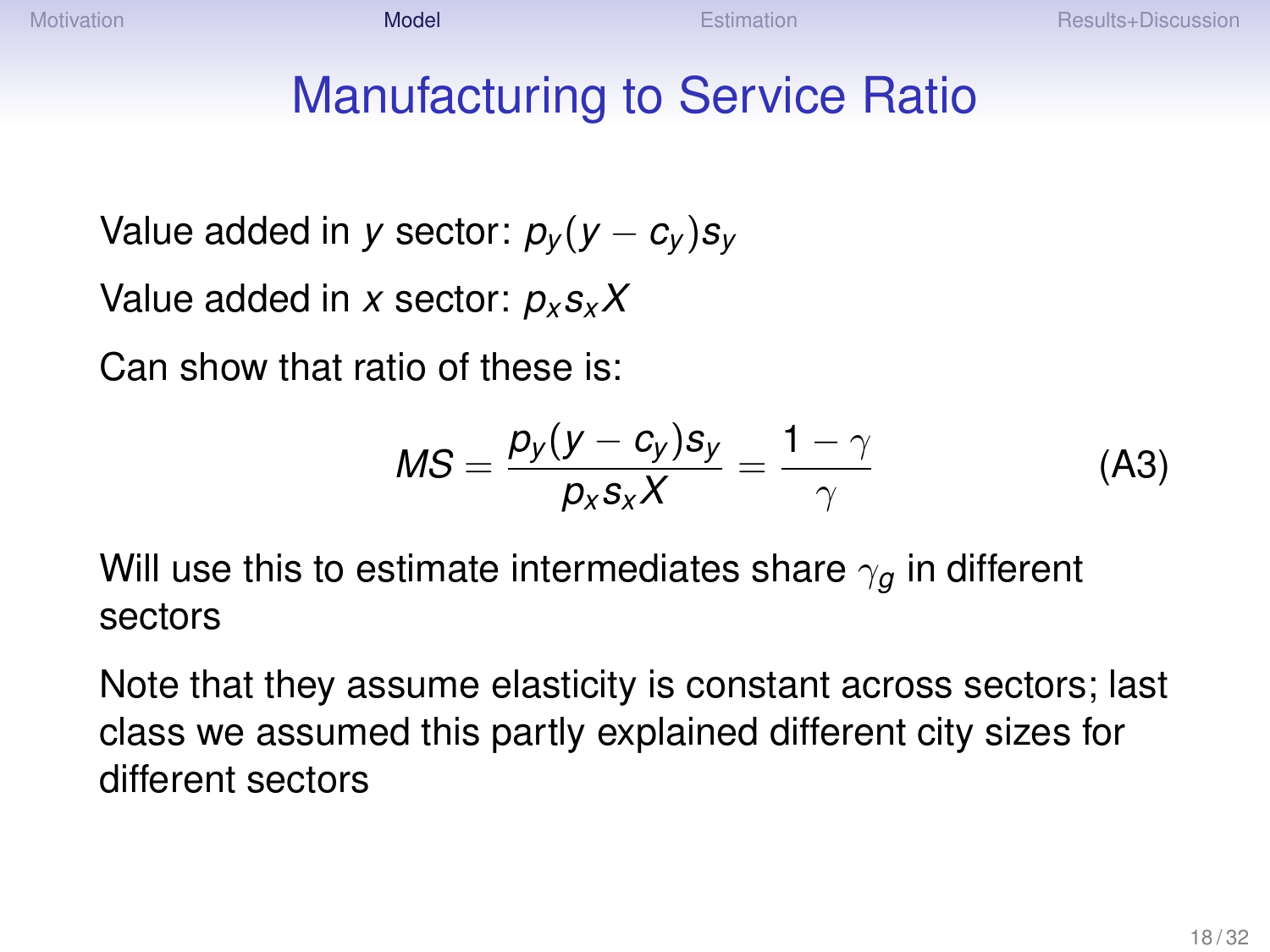# Extend Model to Multiple Cities

First expand consumer utility function to incorporate taste heterogeneity

Consumers consume *g* varieties of composite goods with Cobb-Douglas top level utility function

$$
U = \Pi_g \left( \int y_g(i)^{(\sigma_g - 1)/\sigma_g} di \right)^{\mu_g \sigma_g(\sigma_g - 1)}
$$
(4a)

Assume elasticities don't vary by product,  $\sigma_q = \sigma_V$ 

Main point is just to allow different consumption weights  $\mu_q$  in different cities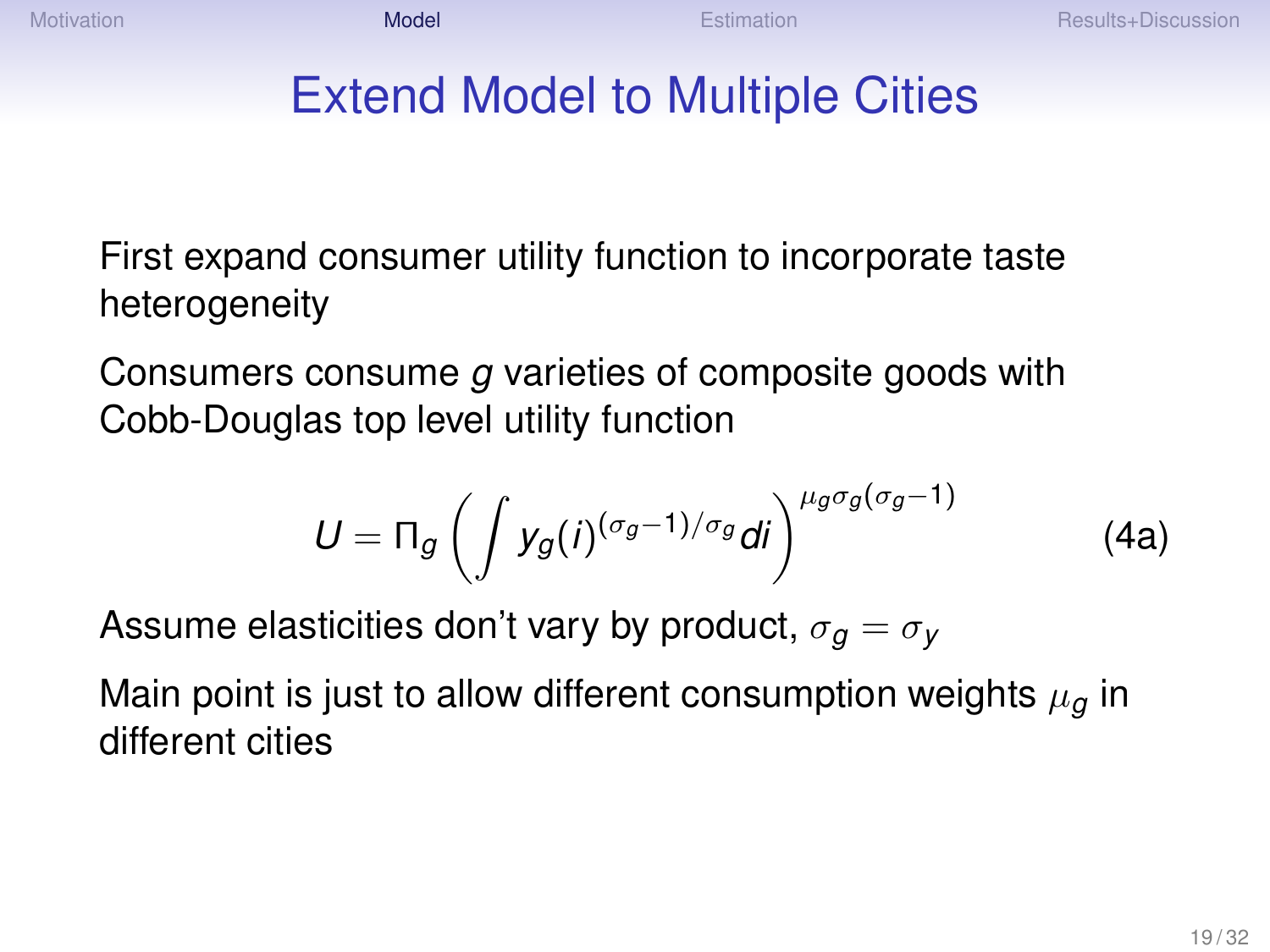## Empirical Specification

Make usual assumption that agglomeration occurs within sector but congestion costs are across sectors

Then every city will specialize to some degree; this specialization is solely measured in MS ratio

Authors note that in China, and other countries, bigger cities have a smaller MS ratio (more employment in services compared to manufacturing)

Use this idea to define urban hierarchy in China

Then log VA for a given city is:

$$
\ln VA = \ln Q_3 + 1/\sigma_y \ln MP + \ln A + \alpha \ln K + (1 - \alpha + \epsilon) * \ln(N - \alpha_0 N^{3/2}) + \frac{1 - \rho}{\rho (1 + MS)} \ln(N - \alpha_0 N^{3/2})
$$
\n(10a)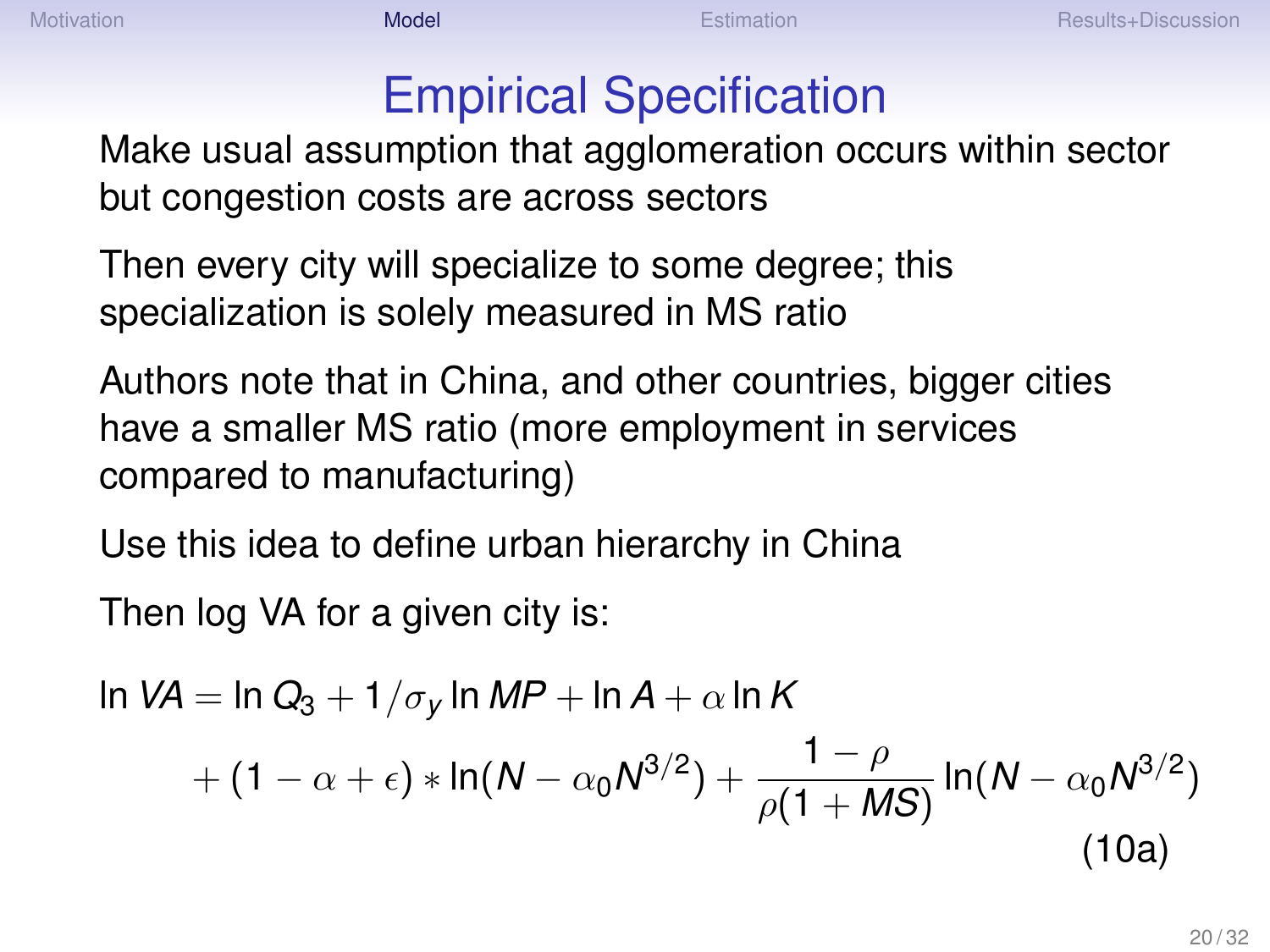# Data

<span id="page-20-0"></span>Data for 225 prefectural cities for 2 years: 1990 and 1997

- MS defined as ratio of VA in 2nd to VA in 3rd sector
- Value Added is basically output, GDP includes government taxes and subsidies
- Use proportion of population with high school education and cumulative foreign direct investment (FDI) divided by population as measure of TFP (*A*)
- To measure *MP* use GDP as measure of expenditure *E*<sup>ν</sup>
- Uses measure of rail transport costs in China to back out  $\tau$
- Have no data on prices by city and so assume all prices  $p_v = 1$  in price index  $I_v =$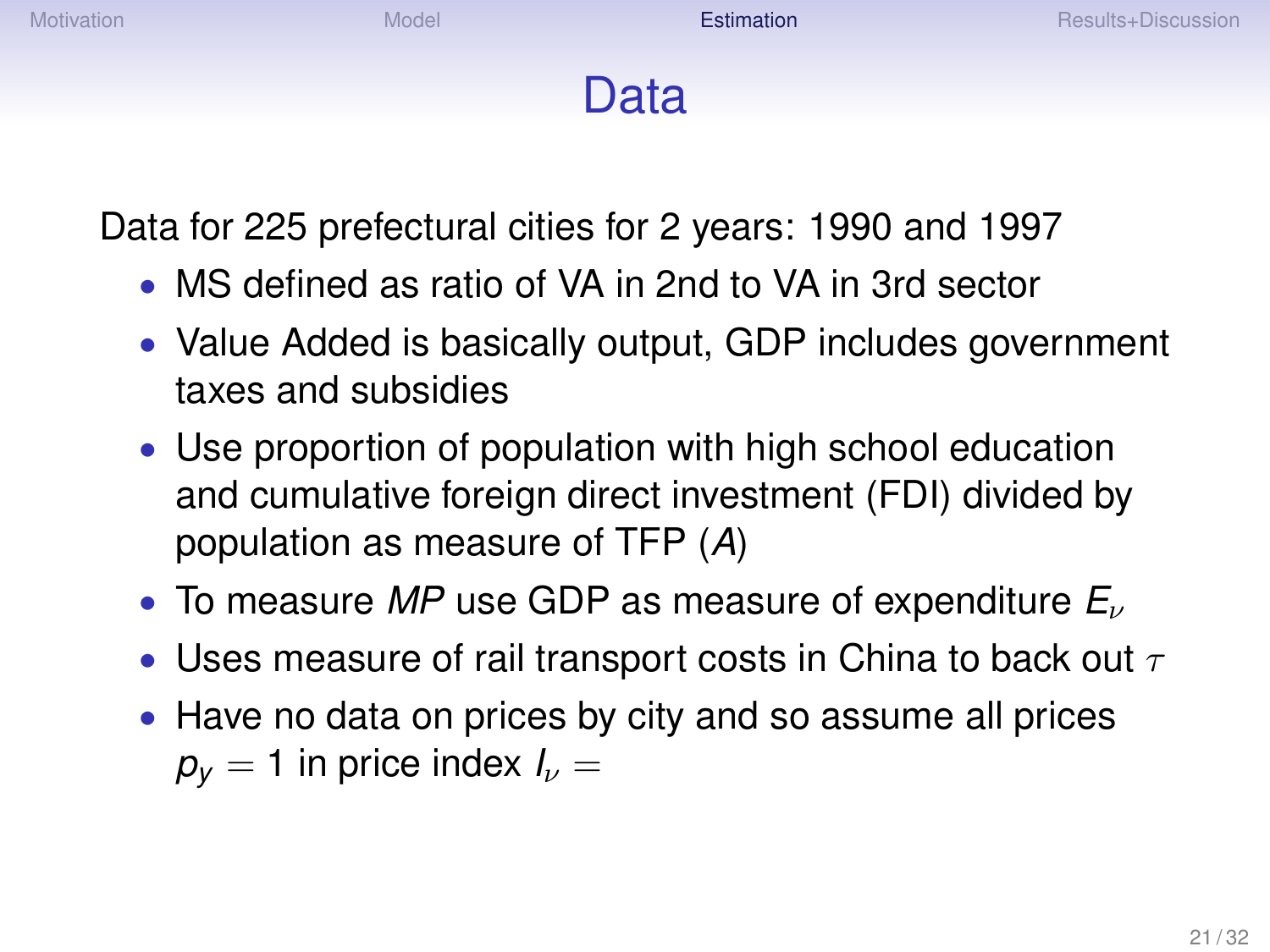[Motivation](#page-6-0) Results+Discussion [Model](#page-10-0) Motel Esti**mation [Results+Discussion](#page-23-0)** Results+Discussion

#### Identification

$$
\ln VA = \ln Q_3 + 1/\sigma_y \ln MP + \ln A + \alpha \ln K + (1 - \alpha + \epsilon) * \ln(N - \alpha_0 N^{3/2}) + \frac{1 - \rho}{\rho (1 + MS)} \ln(N - \alpha_0 N^{3/2})
$$
\n(10a)

Authors argue that *all* 1997 variables could be endogenous

As instruments they use historical characteristics (1990 values), arguing that central planning in 1980's determined 1990 values and is uncorrelated with 1997 city shocks

Do you agree that these are good instruments?

Why do authors use non-linear least squares and IV?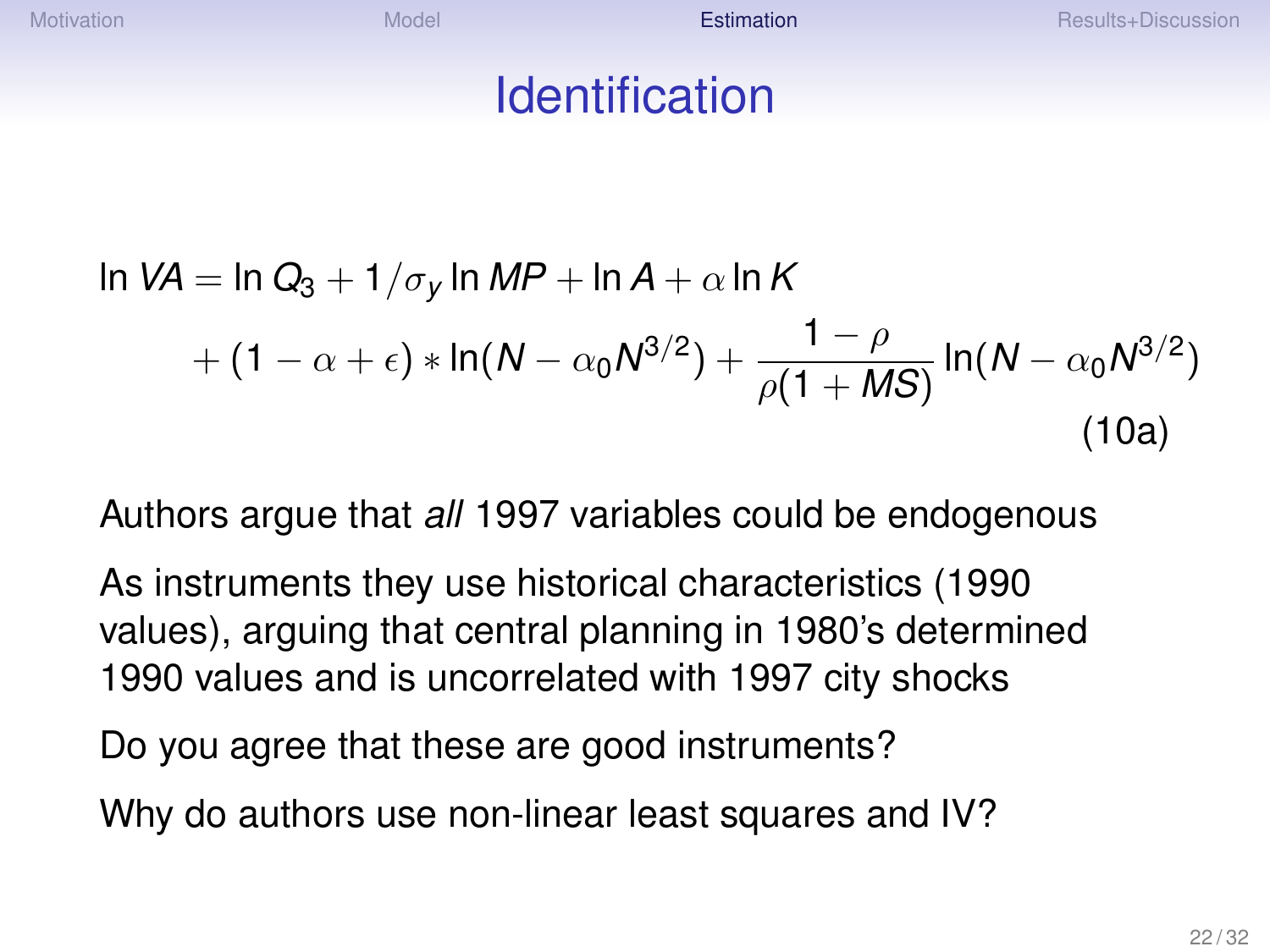#### Further identification: instrumenting for labor force

Use a migration model (from Au and Henderson, JDE 2006) to argue that amenities can predict city populations using rural populations within same municipality

Urban amenities include: library books, doctors, telephones, and roads, divided by city population

Therefore use urban amenities in 1990 plus rural municipality population in 1990 (assumed exogenous) to predict 1997 urban population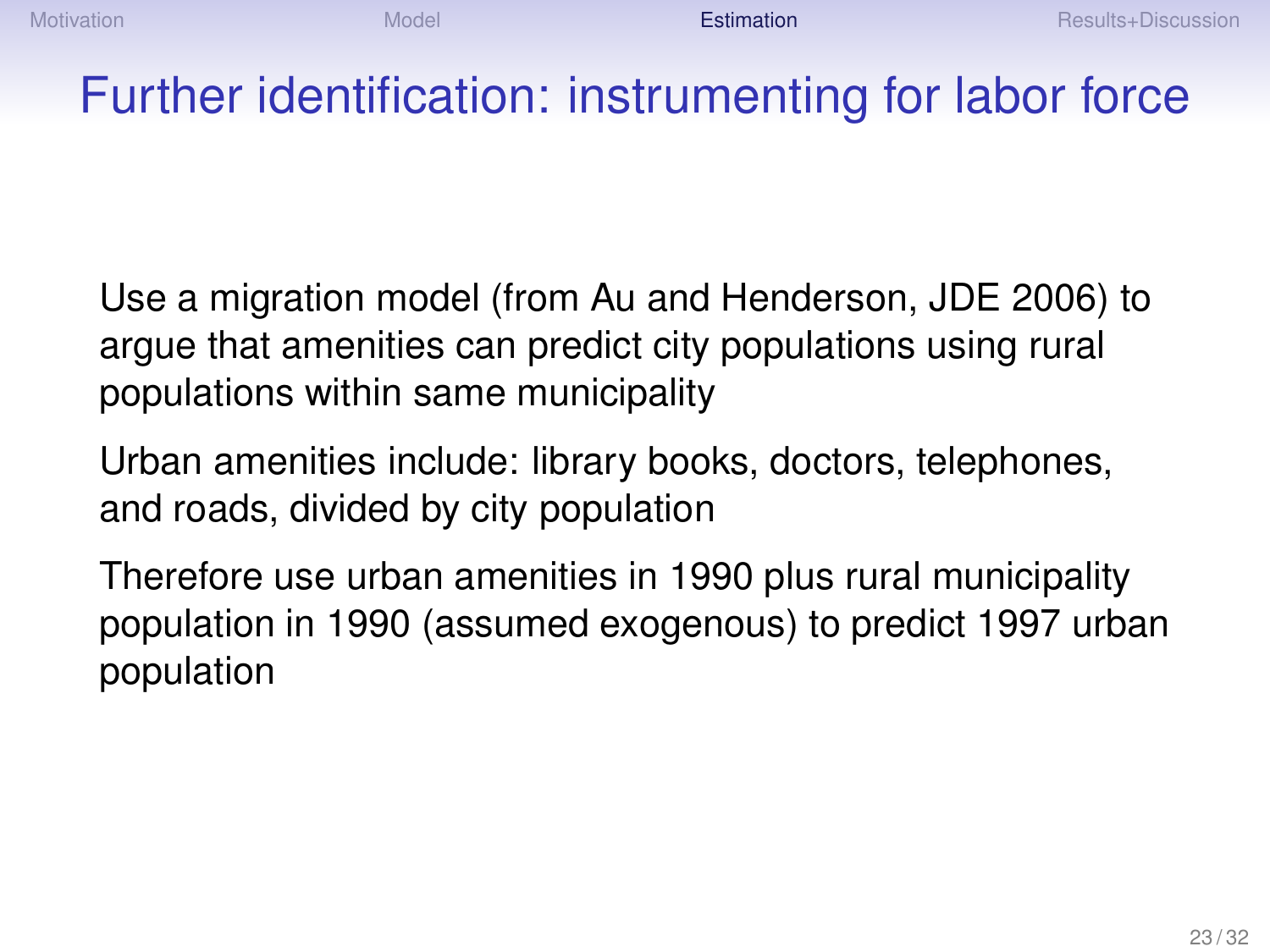# <span id="page-23-0"></span>Urban Productivity Results

#### TABLE 2

| Results for urban productivity (S.E. in parentheses) |                                   |                                                       |  |  |  |  |  |
|------------------------------------------------------|-----------------------------------|-------------------------------------------------------|--|--|--|--|--|
|                                                      | IV estimation<br>structural model | Ordinary non-linear least squares<br>structural model |  |  |  |  |  |
| a for capital                                        | $0.428**$<br>(0.0846)             | $0.417**$<br>(0.0442)                                 |  |  |  |  |  |
| $(1 - \alpha + \varepsilon)$                         | $0.605**$<br>(0.182)              | $0.576**$<br>(0.874)                                  |  |  |  |  |  |
| $(1-\rho)/\rho$                                      | $0.425**$<br>(0.187)              | $0.143*$<br>(0.0779)                                  |  |  |  |  |  |
| $-a_0 (= 2/3\pi^{-1/2}t)$                            | $-0.0347**$<br>(0.00494)          | $-0.00833$<br>(0.0228)                                |  |  |  |  |  |
| % High-school education                              | 0.000473<br>(0.00432)             | 0.00432<br>(0.00313)                                  |  |  |  |  |  |
| FDI per worker                                       | $0.0793**$<br>(0.0272)            | $0.0727**$<br>(0.0166)                                |  |  |  |  |  |
| $1/\sigma_v$                                         | $0.650**$<br>(0.0987)             | $0.536**$<br>(0.0790)                                 |  |  |  |  |  |
| $E_R/\sigma_v$                                       | 1.46<br>(2.91)                    | $4.45**$<br>(2.01)                                    |  |  |  |  |  |
| Constant                                             | 0.182<br>(1.13)                   | $1.38*$<br>(0.741)                                    |  |  |  |  |  |
| $\boldsymbol{N}$                                     | 205                               | 205                                                   |  |  |  |  |  |
| $R^2$                                                | 0.914                             | 0.923                                                 |  |  |  |  |  |

 $\chi^2$ -test statistics from specification test (critical value) 14.8 (16·9)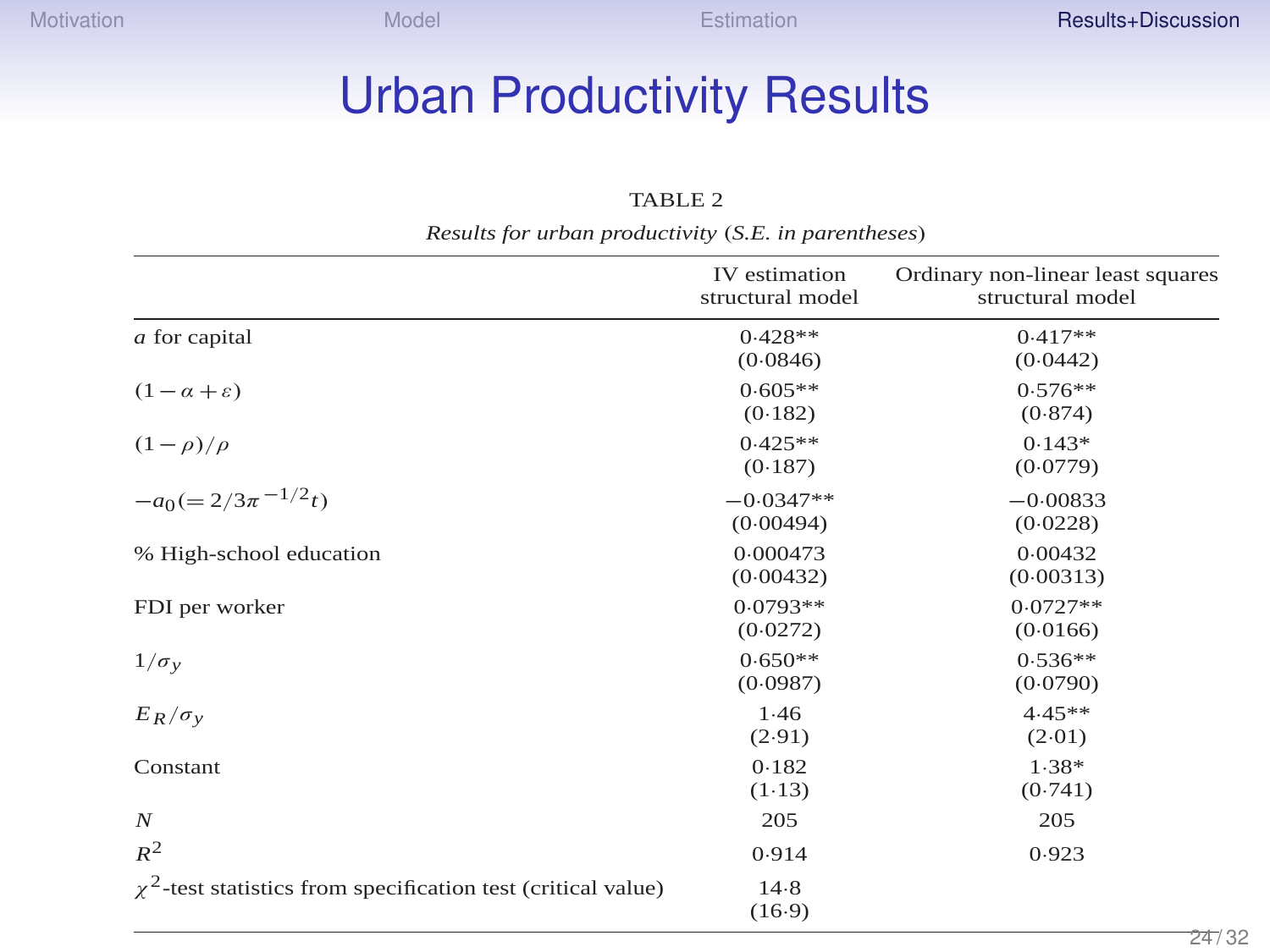[Motivation](#page-6-0) **[Results+Discussion](#page-23-0)** [Model](#page-10-0) Model [Estimation](#page-20-0) **Extendion** Results+Discussion

### Discussion of Estimates

- High capital share in production  $\alpha = 0.43$ –note that this is consistent with other estimates for China
- Writing production as  $y = A(\cdot)k^{\alpha}_{y}l^{\beta}_{y}(xs_{x})^{\gamma}s^{\gamma(1-\rho)/\rho}_{x}$  gives  $\gamma(1-\rho)/\rho$  as elasticity of number of intermediates in production (sharing agglomeration). They estimate this value at 0.18 and note it's quite high and must be an important force in explaining Chinese city size
- Estimate for matching/search agglomeration is low:  $\epsilon = 0.33$
- Estimate of  $a_0$  gives commuting costs equal to 25% of labor force–very high. These estimates actually decrease when they allow congestion to vary with city size, implying more efficiency in commuting in larger cities (surprising result)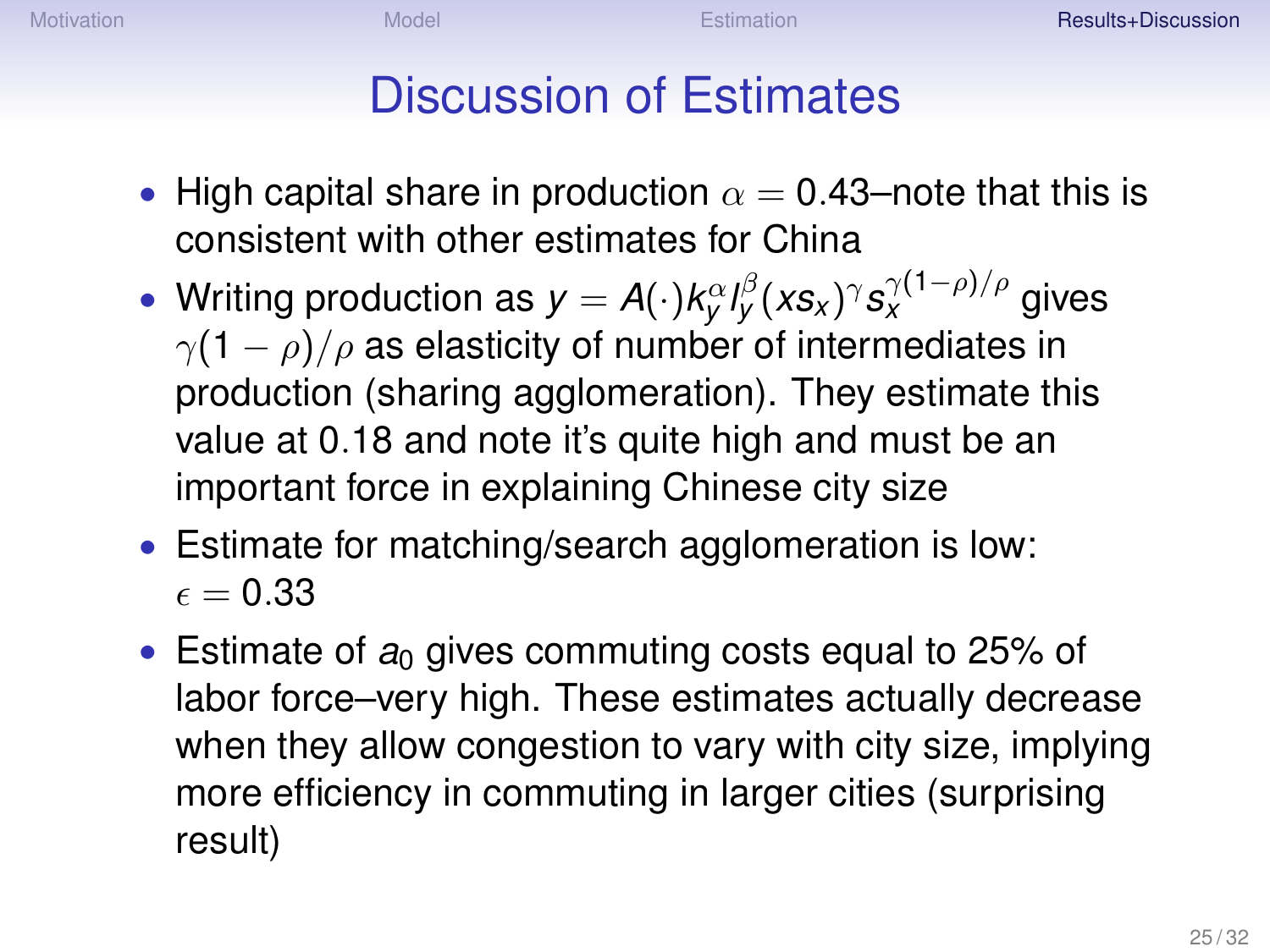[Motivation](#page-6-0) **[Results+Discussion](#page-23-0)** [Model](#page-10-0) Model Estimation **Extendion** Results+Discussion

## Estimates of Optimal Population

# TABLE 3

# *Urban agglomeration: city employment at the peak to net output per worker*

| MS                                                                    |  | $0.6$ 1.0 1.4 1.7 2.0 2.5 |     |     | 3(  | 4.0 |
|-----------------------------------------------------------------------|--|---------------------------|-----|-----|-----|-----|
| Peak point in thousands 1441 1174 1019 926 849                        |  |                           |     | 744 | 663 | 544 |
| Lower* $95\%$ confidence interval $977$ $749$ $552$ 411               |  |                           | 283 |     |     |     |
| Upper 95% confidence interval 1905 1598 1486 1441 1414 1390 1376 1360 |  |                           |     |     |     |     |

\*A blank indicates a negative lower bound.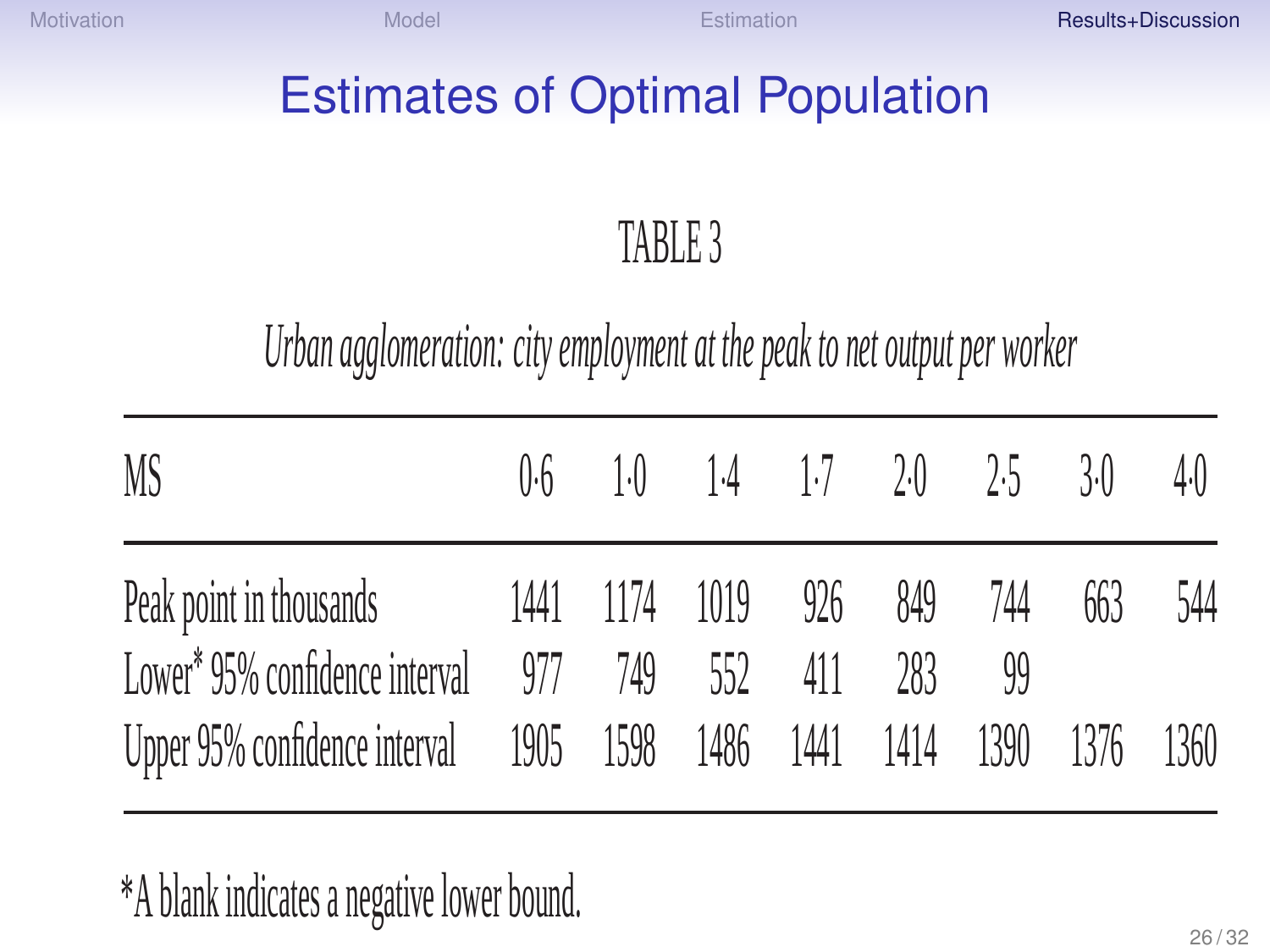[Motivation](#page-6-0) **[Results+Discussion](#page-23-0)** [Model](#page-10-0) Model [Estimation](#page-20-0) **Extendion** Results+Discussion

#### Optimal Population Calculation

Find that cities with lowest MS (most advanced) have optimal population of 1.4 million people

Does this imply that Shanghai, Beijing, Guangzhou, Chongqing, Tianjin way oversized?

Main point is that most cities are undersized: given MS they should be bigger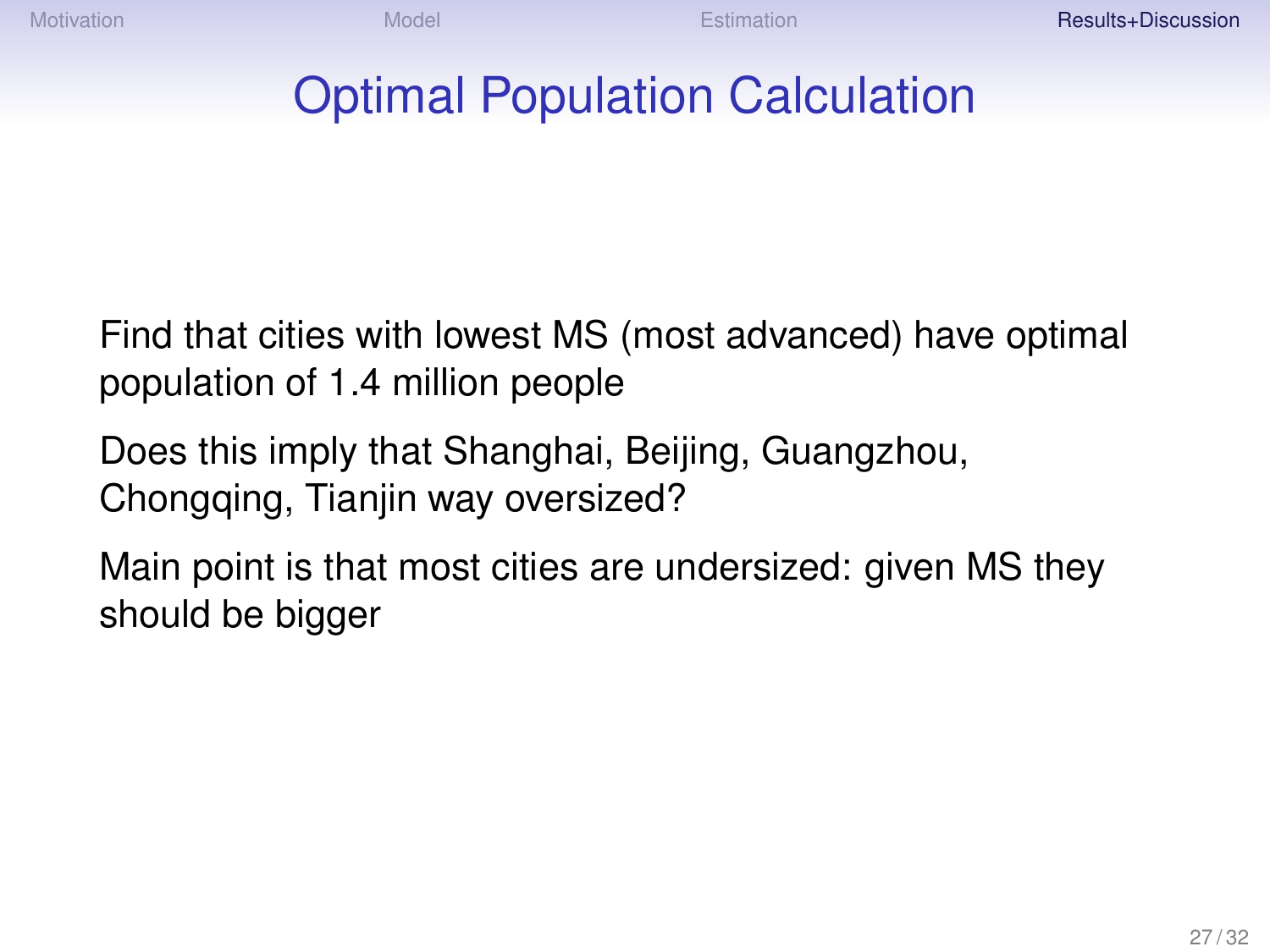#### Discussion of Size Results

- "Enormous agglomeration economies": moving from 100,000 to 1.27 million for MS=1 raises real output by 83%
- Agglomeration benefits are concave: increase very quickly with population at first but then level out. Moving from 635,00o to 1.27 million only increases real output by 14%
- Agglomeration benefits accumulate quickly in small cities (high MS) compared to large cities (point of Figure 1)
- Asymmetric around peak size: being too big lowers output less than being equally too small; past the peak curve declines slowly
- Large potential benefits: "What is clear is that free migration would result in large increases in city sizes and productivity gains."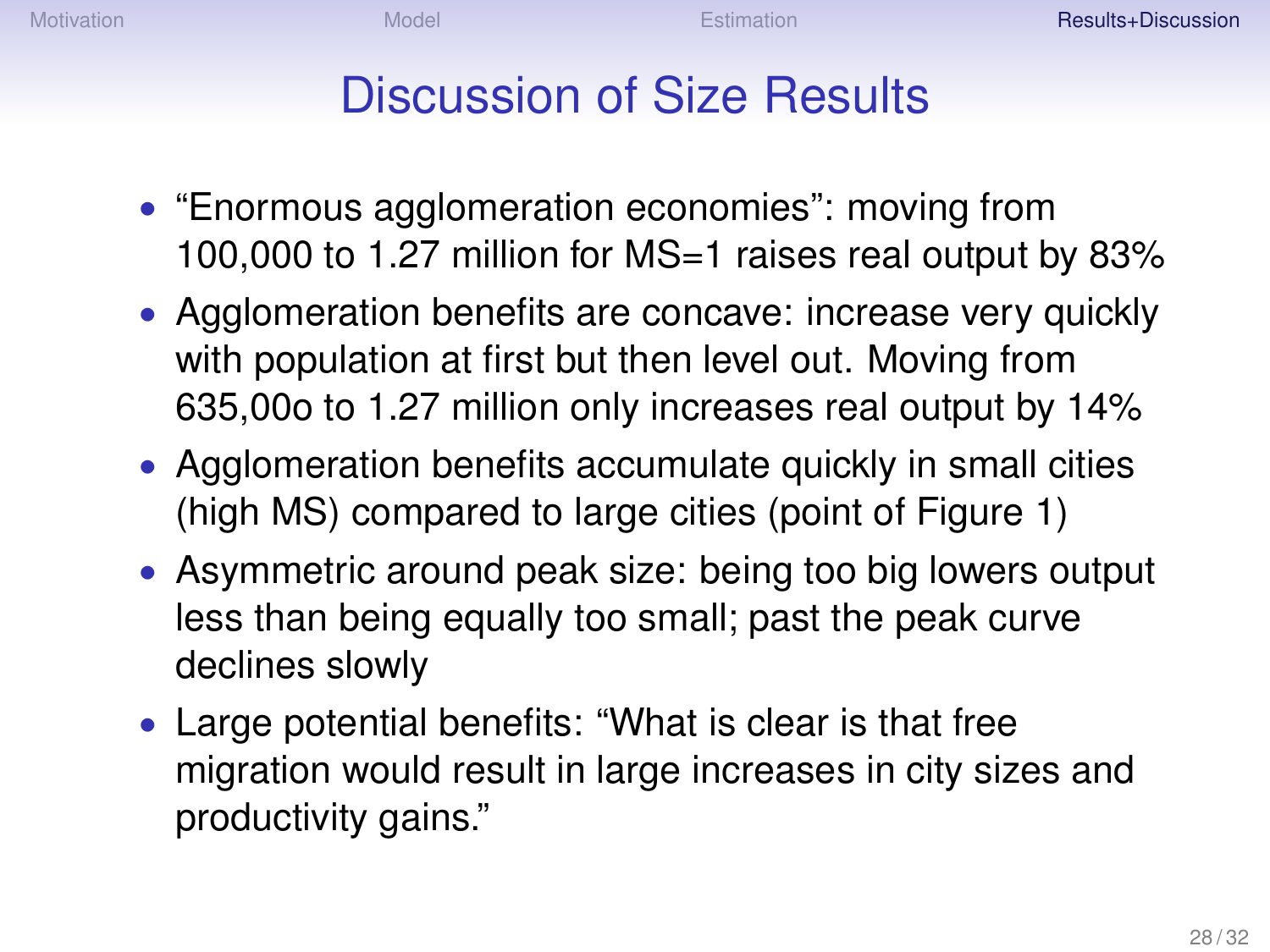[Motivation](#page-6-0) **[Results+Discussion](#page-23-0)** [Model](#page-10-0) Model [Estimation](#page-20-0) **Extendion** Results+Discussion

# **Agglomeration Benefits Estimation**

#### TABLE 6

*Agglomeration benefits* (MS *=* 1)

|                                                                                  | Employment in thousands |     |     |     |              |          |                  |      |      |      |      |
|----------------------------------------------------------------------------------|-------------------------|-----|-----|-----|--------------|----------|------------------|------|------|------|------|
|                                                                                  | 20                      | 50  | 100 | 320 |              | 635 950  | 1270             | 1590 | 1900 | 2490 | 3000 |
| Per cent gain in net output<br>per worker of moving<br>to peak size $N^* = 1270$ | 133                     | 103 | 83  | 40  |              | 14 2.9 0 |                  | 2.3  | 8.0  | 26   | 46   |
| Current city size as a<br>per cent of peak size                                  | 1·6                     | 3.9 |     |     | 7.9 25 50 75 |          | $\left( \right)$ | 125  | 150  | 196  | 236  |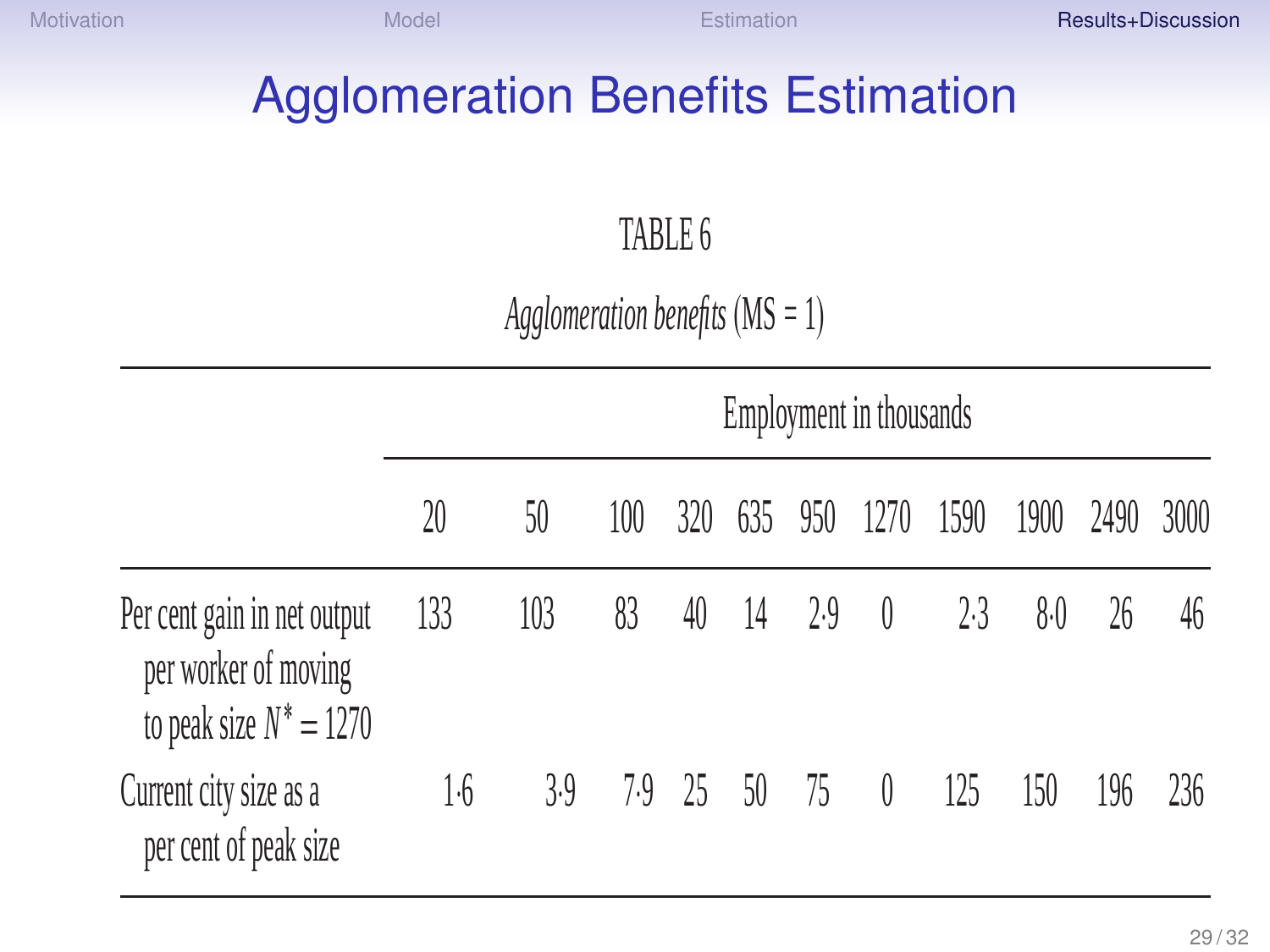[Motivation](#page-6-0) **[Results+Discussion](#page-23-0)** [Model](#page-10-0) Model [Estimation](#page-20-0) **Extendion** Results+Discussion

#### Inverted U Estimate



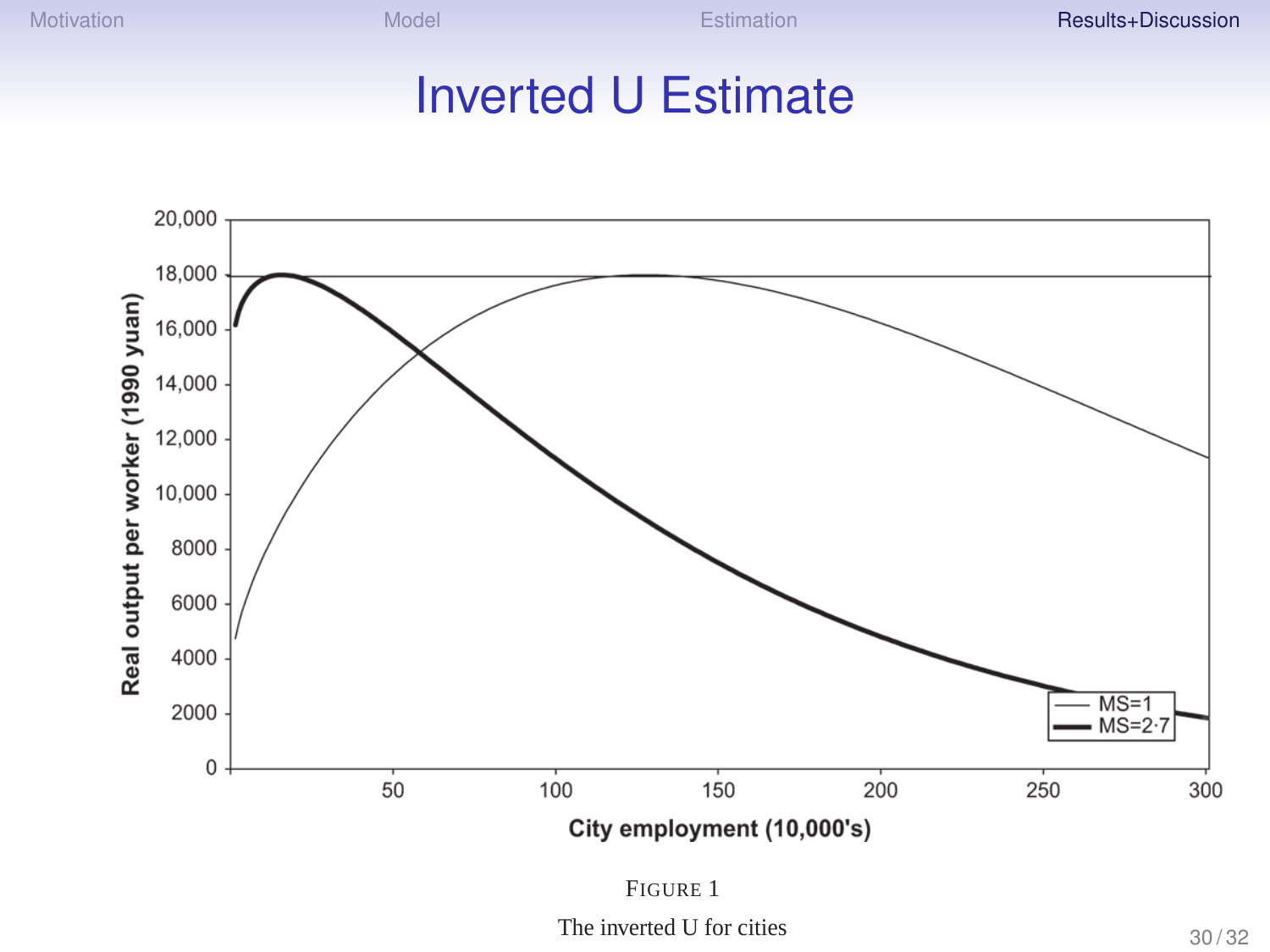#### Flexible Form Estimates

#### TABLE 4

*Flexible functional form specifications*

|                                                                                  | IV estimation             | IV estimation                                       |  |  |
|----------------------------------------------------------------------------------|---------------------------|-----------------------------------------------------|--|--|
|                                                                                  | Generalized Leontief      | Regular Taylor series<br>(terms in square brackets) |  |  |
| ln(K/N)                                                                          | $0.362**$<br>(0.0916)     | $0.363**$<br>(0.0897)                               |  |  |
| $N^{0.5}$ [N]                                                                    | $0.366**$<br>(0.116)      | $0.0102**$<br>(0.00230)                             |  |  |
| $N[N^2]$                                                                         | $-0.00805**$<br>(0.00254) | $-0.0000140**$<br>(0.00000394)                      |  |  |
| $N^{0.5}$ × MS <sup>0.5</sup> $N \times$ MSJ                                     | $-0.184**$<br>(0.0872)    | $-0.00474**$<br>(0.00199)                           |  |  |
| $MS0.5$ [MS]                                                                     | 0.218<br>(1.93)           | $-0.128$<br>(0.278)                                 |  |  |
| $MS$ [MS <sup>2</sup> ]                                                          | 0.206<br>(0.615)          | 0.0508<br>(0.0521)                                  |  |  |
| % High-school education                                                          | 0.00142<br>(0.00491)      | 0.00209<br>(0.00452)                                |  |  |
| FDI per worker                                                                   | $0.0683**$<br>(0.0286)    | $0.0652**$<br>(0.0291)                              |  |  |
| $ln(MP_{i,\text{domestic}}): \{1/\sigma_{y}\}\$                                  | $0.680**$<br>(0.117)      | $0.746**$<br>(0.109)                                |  |  |
| $(MP_{i,\text{domestic}}(Ad_{i\text{ const}}^{0.82}))^{-1}$ : $\{E_R/\sigma_y\}$ | 3.94<br>(3.16)            | 3.94<br>(3.28)                                      |  |  |
| Constant                                                                         | 0.00576<br>(1.35)         | 0.593<br>(1.01)                                     |  |  |
| $\boldsymbol{N}$                                                                 | 205                       | 205                                                 |  |  |
| $R^2$                                                                            | 0.550                     | 0.530                                               |  |  |
| $\chi^2$ -test statistics from specification test (critical value)               | $10-8$<br>(16.9)          | $10-3$<br>(16.9)<br>$\sim$ 4                        |  |  |